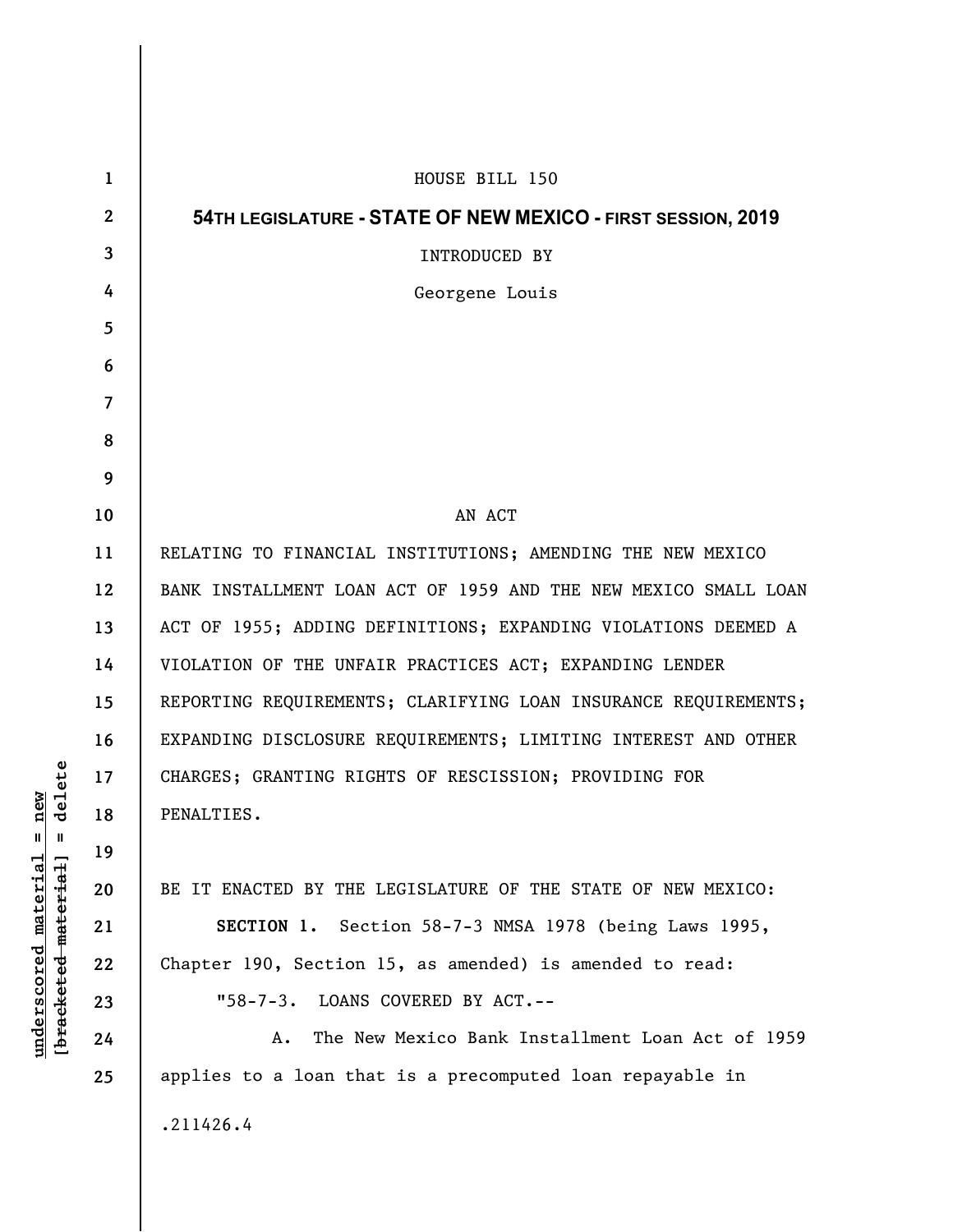**1 2**  installments and that is clearly identified on the loan documents as being made under that act.

**3 4 5 6 7 8**  B. A loan in an amount equal to five thousand dollars (\$5,000) or less shall be made only pursuant to the New Mexico Bank Installment Loan Act of 1959 or the New Mexico Small Loan Act of 1955. A loan made pursuant to the New Mexico Bank Installment Loan Act of 1959 shall be identified in the loan documents as being made pursuant to that act.

C. The provisions of Subsection B of this section shall not apply to a federally insured depository institution."

**SECTION 2.** Section 58-7-6 NMSA 1978 (being Laws 1959, Chapter 327, Section 6, as amended) is amended to read:

"58-7-6. PERMITTED CHARGES--LIMITATION ON PRESENTMENT.--

A. No amount, other than the total finance charge, which consists solely of interest and a fully earned processing fee not to exceed the lesser of two hundred dollars (\$200) or ten percent of the principal, shall be charged or contracted for, directly or indirectly, on or in connection with [any such installment loan] a precomputed loan transaction except as follows:

(1) delinquency charges not to exceed five cents (\$.05) for each one dollar (\$1.00) of each installment more than ten days in arrears may be charged; provided that the total of delinquency charges on any such installment shall not exceed ten dollars (\$10.00) and that only one delinquency

.211426.4

 $- 2 -$ 

 $\frac{1}{2}$  intereted material = delete **[bracketed material] = delete**  $underscored material = new$ **underscored material = new**

**9** 

**10** 

**11** 

**12** 

**13** 

**14** 

**15** 

**16** 

**17** 

**18** 

**19** 

**20** 

**21** 

**22** 

**23** 

**24**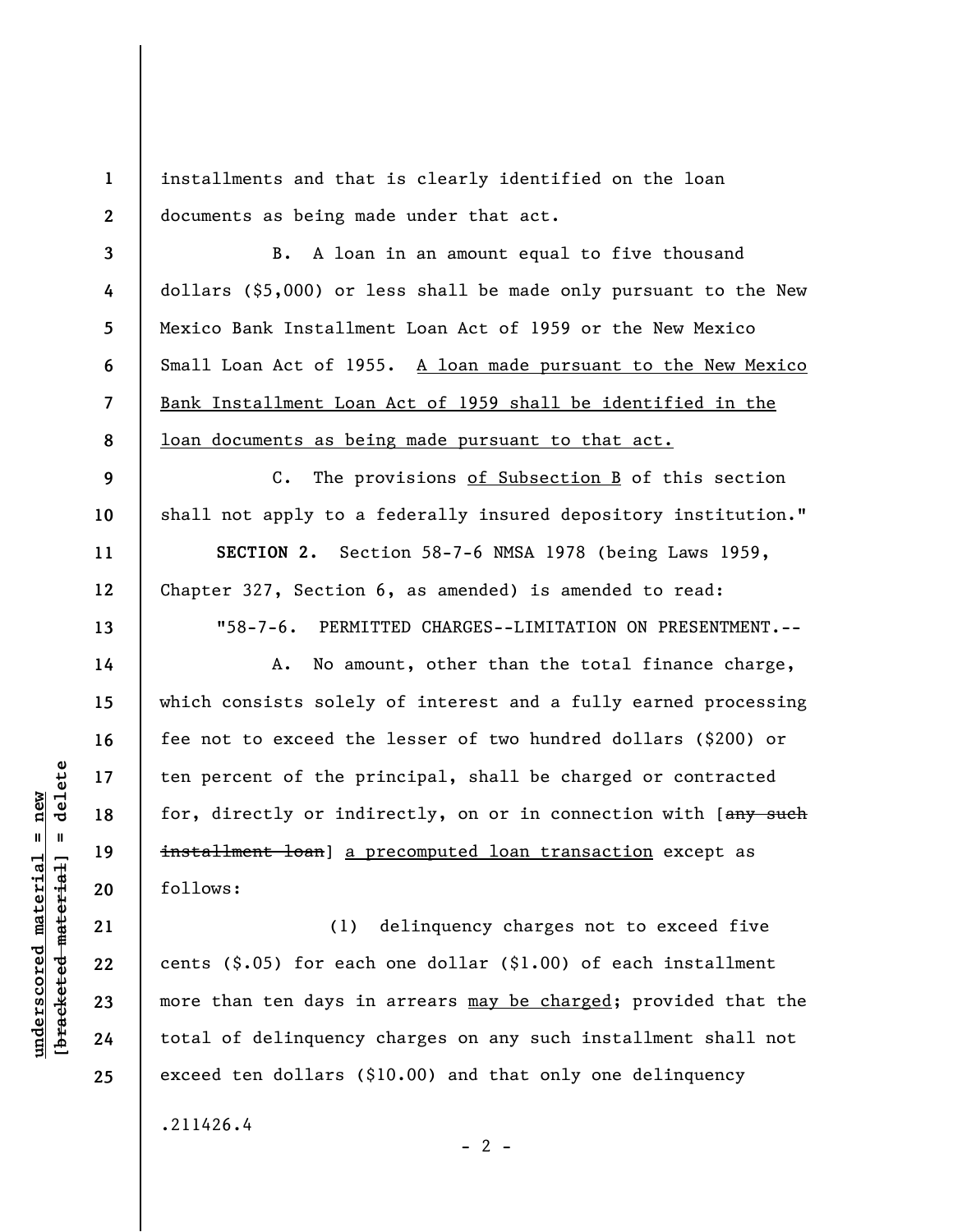charge shall be made on any one installment regardless of the period during which the installment remains unpaid;

**3 4 5 6 7 8 9 10 11 12 13**  (2) the lender may charge for only the actual cost of any insurance; provided, however, all insurance shall be written by companies licensed to operate within the state and at rates no higher than those approved by the superintendent of insurance; and provided further that the lender shall not require any insurance to be written or provided by or through any particular agent, broker or insurer as a condition to making the loan but shall, at the borrower's option, permit the insurance to be procured from any reputable insurer or through any reputable agent authorized by law to provide it;

(3) in the event that a borrower fails to maintain in effect any insurance required in connection with a loan transaction, the lender may purchase the required insurance or lender's single interest insurance covering the lender's interest in the property, and the cost of that insurance shall be added to the loan and may accrue interest as provided for in the New Mexico Bank Installment Loan Act of 1959;

(4) such amounts as are necessary to reimburse the lender for fees paid to a public officer for filing, recording or releasing any instrument or lien;

(5) if a loan under the New Mexico Bank

.211426.4

 $\frac{1}{2}$  intereted material = delete **[bracketed material] = delete**  $underscored$  material = new **underscored material = new**

**1** 

**2** 

**14** 

**15** 

**16** 

**17** 

**18** 

**19** 

**20** 

**21** 

**22** 

**23** 

**24** 

**25** 

 $-3 -$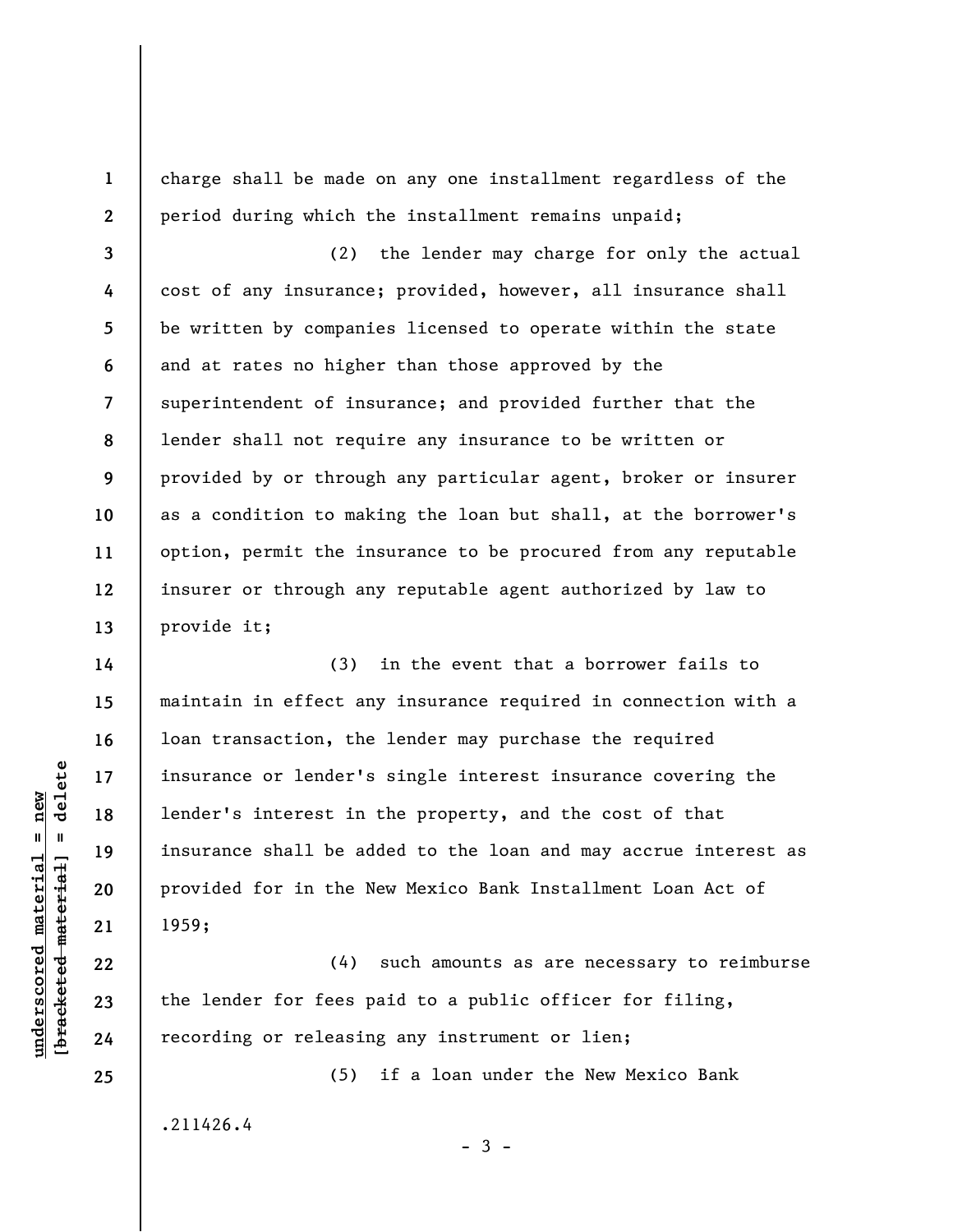Installment Loan Act of 1959 is secured and if the borrower fails to pay any governmental or other levy arising after the date of the loan that would create a lien superior to the lien of the lender on the property standing as security, the lender, at the lender's option, may pay the levy and add the amount so paid to the balance due from the borrower;

**7 8 9 10 11 12 13 14 15 16**  (6) the actual expenditures, including reasonable attorney fees, for legal process or proceedings to collect [any such installment] on a precomputed loan; provided, however, that no attorney fees are permitted where the loan is referred for collection to an attorney who is a salaried employee of the holder of the contract; and further provided that attorney fees shall not be charged or collected unless the note or other contract has been submitted in good faith to an attorney for collection after the lender has made a diligent and good faith effort to collect and has failed; and

(7) the actual cost of charges incurred in making a real estate loan secured by a mortgage on real estate, including the charges for an abstract of title, title examination, title insurance premiums, property survey, appraisal fees, notary fees, preparation of deeds, mortgages or other documents, escrow charges, credit reports and filing and recording fees.

B. If there are insufficient funds to pay a check or other type of debit on the date of presentment by the

- 4 -

.211426.4

delete **[bracketed material] = delete**  $anderscored material = new$ **underscored material = new**  $\frac{1}{2}$ 

**17** 

**18** 

**19** 

**20** 

**21** 

**22** 

**23** 

**24** 

**25** 

**1** 

**2** 

**3** 

**4** 

**5**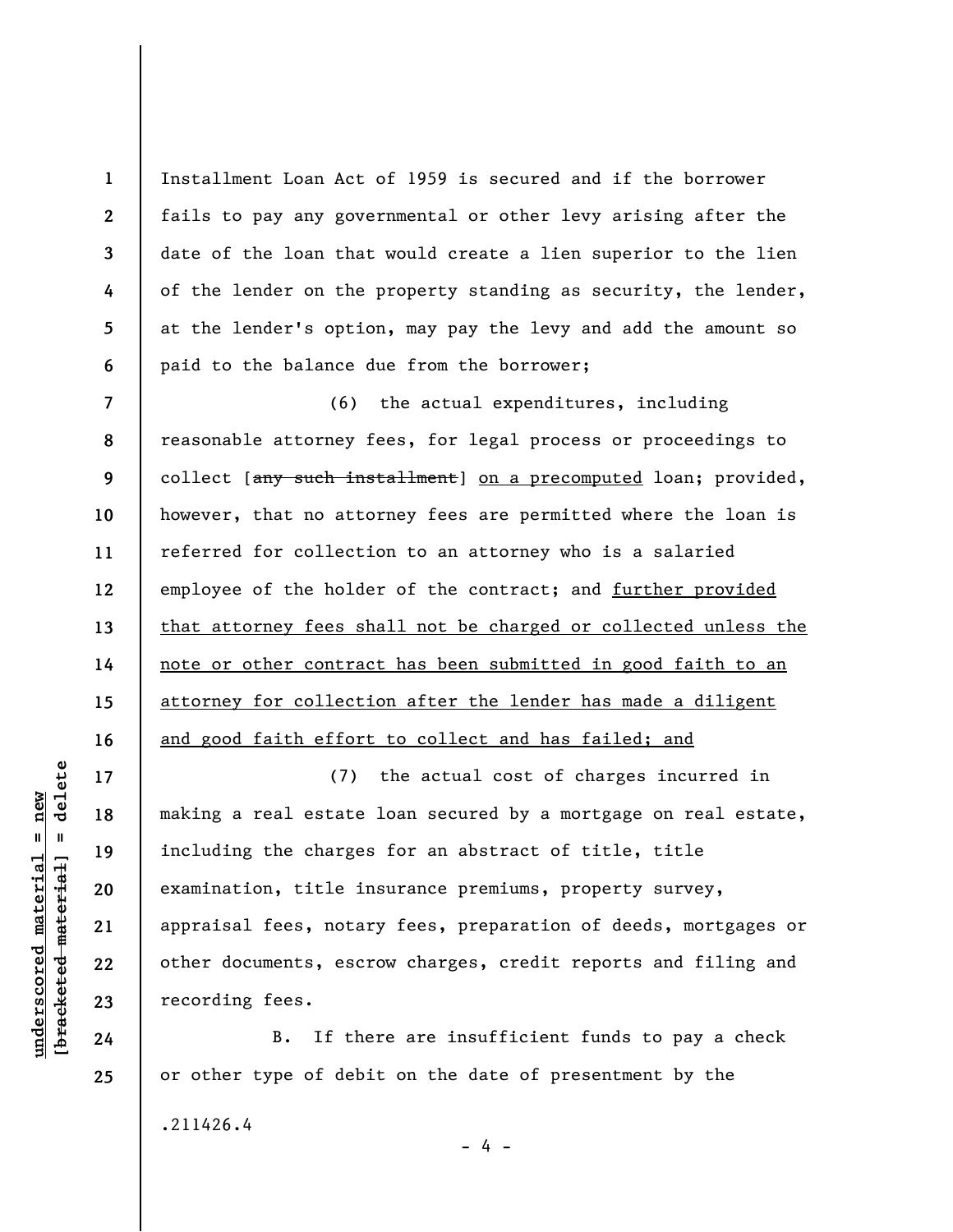**1 2 3 4 5**  lender, a check or debit authorization request shall not be presented to a financial institution by a lender for payment more than one time unless the consumer agrees in writing, after a check or other type of debit has been dishonored, to one additional presentment or deposit.

C. The charges permitted under this section may be added to the balance due from the borrower.

**8 9**  D. A lender shall not charge a consumer a fee, interest or any other kind of charge not specifically permitted pursuant to this section."

**SECTION 3.** Section 58-7-7 NMSA 1978 (being Laws 1959, Chapter 327, Section 8, as amended) is amended to read: "58-7-7. RESTRICTIONS.--

A. No lender shall make a loan pursuant to the New Mexico Bank Installment Loan Act of 1959 to a borrower who is also indebted to that lender [under] pursuant to the New Mexico Small Loan Act of 1955 unless the loan made [under] pursuant to the New Mexico Small Loan Act of 1955 is paid and released at the time the loan is made.

B. No lender other than a federally insured depository institution shall make a loan pursuant to the New Mexico Bank Installment Loan Act of 1959 if a loan has an initial stated maturity of less than one hundred twenty days.

C. No lender other than a federally insured depository institution shall make a loan pursuant to the New .211426.4  $- 5 -$ 

 $\frac{1}{2}$  intereted material = delete **[bracketed material] = delete**  $underscored material = new$ **underscored material = new**

**6** 

**7** 

**10** 

**11** 

**12** 

**13** 

**14** 

**15** 

**16** 

**17** 

**18** 

**19** 

**20** 

**21** 

**22** 

**23** 

**24**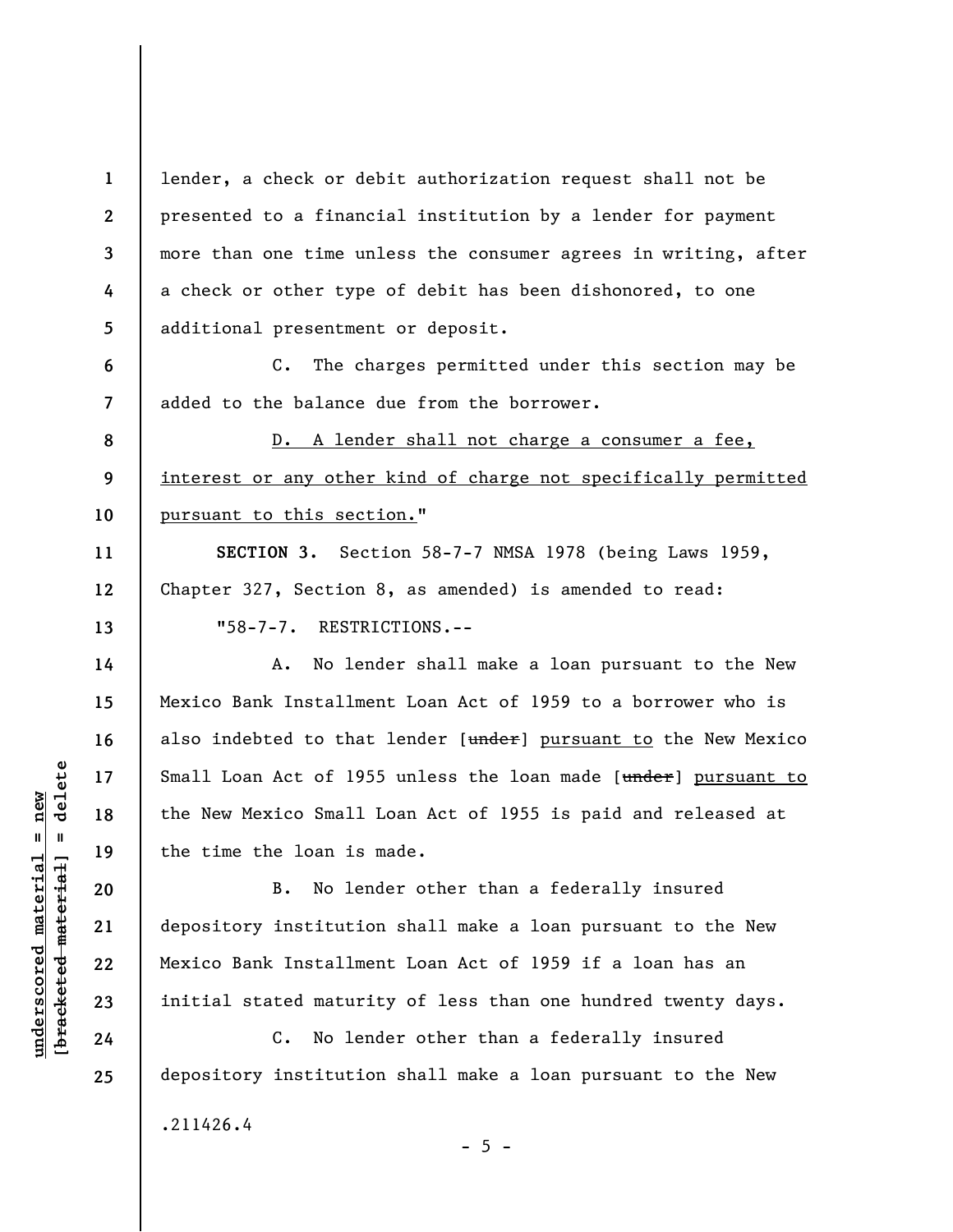Mexico Bank Installment Loan Act of 1959 unless the loan is repayable in a minimum of four substantially equal installment payments of principal and interest.

**4 5 7 8 9**  D. No lender, other than a federally insured depository institution, shall make a loan pursuant to the New Mexico Bank Installment Loan Act of 1959 that has an annual percentage rate greater than one hundred seventy-five percent, calculated pursuant to 12 CFR Part 1026, known as "Regulation  $Z$ ".

E. The provisions of Subsections B and C of this section shall not apply to refund anticipation loans. As used in this subsection, "refund anticipation loan" means a loan that is secured by or that the creditor arranges or expects to be repaid, directly or indirectly, from the proceeds of the consumer's federal or state personal income tax refunds or tax credits, including any sale, assignment or purchase of a tax refund or tax credit at a discount or for a fee.

F. Except as provided by Section 58-7-3.2 NMSA 1978, any rollover, renewal, refinance or modification of an existing loan agreement with a lender shall constitute a new loan and shall require new disclosures pursuant to the federal Truth in Lending Act."

**SECTION 4.** Section 58-7-8 NMSA 1978 (being Laws 1959, Chapter 327, Section 9, as amended) is amended to read:

 $- 6 -$ 

"58-7-8. PENALTIES AND FORFEITURES.--

.211426.4

 $b$ racketed material] = delete **[bracketed material] = delete**  $underscored material = new$ **underscored material = new**

**1** 

**2** 

**3** 

**6** 

**10** 

**11** 

**12** 

**13** 

**14** 

**15** 

**16** 

**17** 

**18** 

**19** 

**20** 

**21** 

**22** 

**23** 

**24**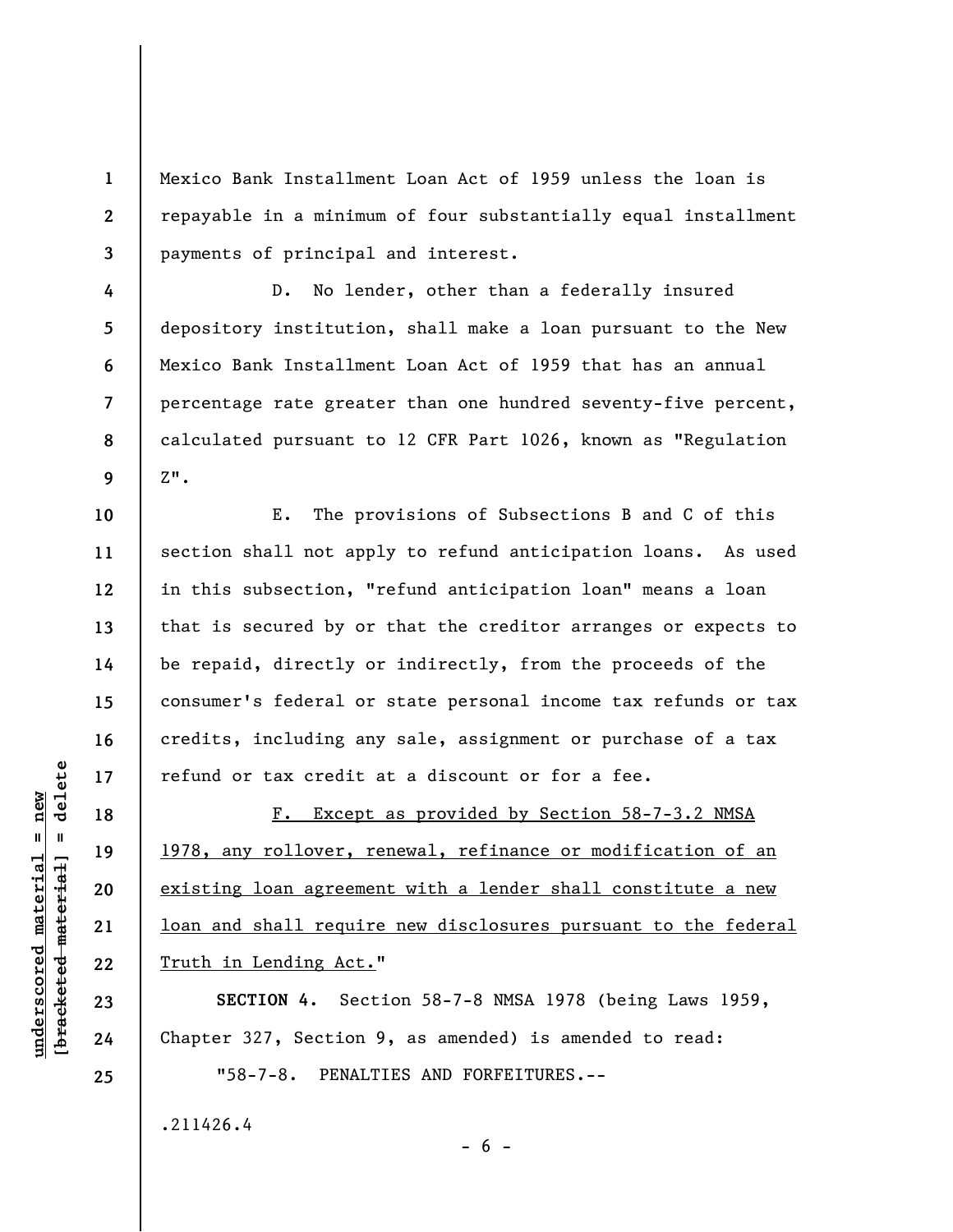A. Any person [corporation or association] willfully violating any of the provisions of the New Mexico Bank Installment Loan Act of 1959 is guilty of a misdemeanor and upon conviction shall be fined not less than one hundred dollars (\$100) or more than five thousand dollars (\$5,000) or imprisoned for not more than six months or both, in the discretion of the court.

**8 9 10 11 12 13 14 15 16 17 18 19**  B. The taking, receiving or reserving of a rate of charge, discount or advantage greater than allowed by the New Mexico Bank Installment Loan Act of 1959, when knowingly done, is deemed a forfeiture of the entire amount of the rate of charge or advantage that the note, bill or other evidence of debt carries with it or that has been agreed to be paid on it. In case the greater rate of charge has been paid, the person by whom it has been paid or the person's legal representatives may recover by civil action twice the amount of the rate of charge paid from the person [corporation or association] taking or receiving it, provided that the action is commenced within two years from the time the transaction occurred.

C. A violation of the provisions of the New Mexico Bank Installment Loan Act of 1959 [which violation consists of a false or misleading oral or written representation of any kind knowingly made in the extension of credit that may, tends to or does deceive or mislead any person to whom the extension of credit is made] constitutes [an unfair or deceptive trade

.211426.4

- 7 -

delete **[bracketed material] = delete**  $underscored material = new$ **underscored material = new**  $\mathbf{I}$ bracketed material

**20** 

**21** 

**22** 

**23** 

**24** 

**25** 

**1** 

**2** 

**3** 

**4** 

**5** 

**6**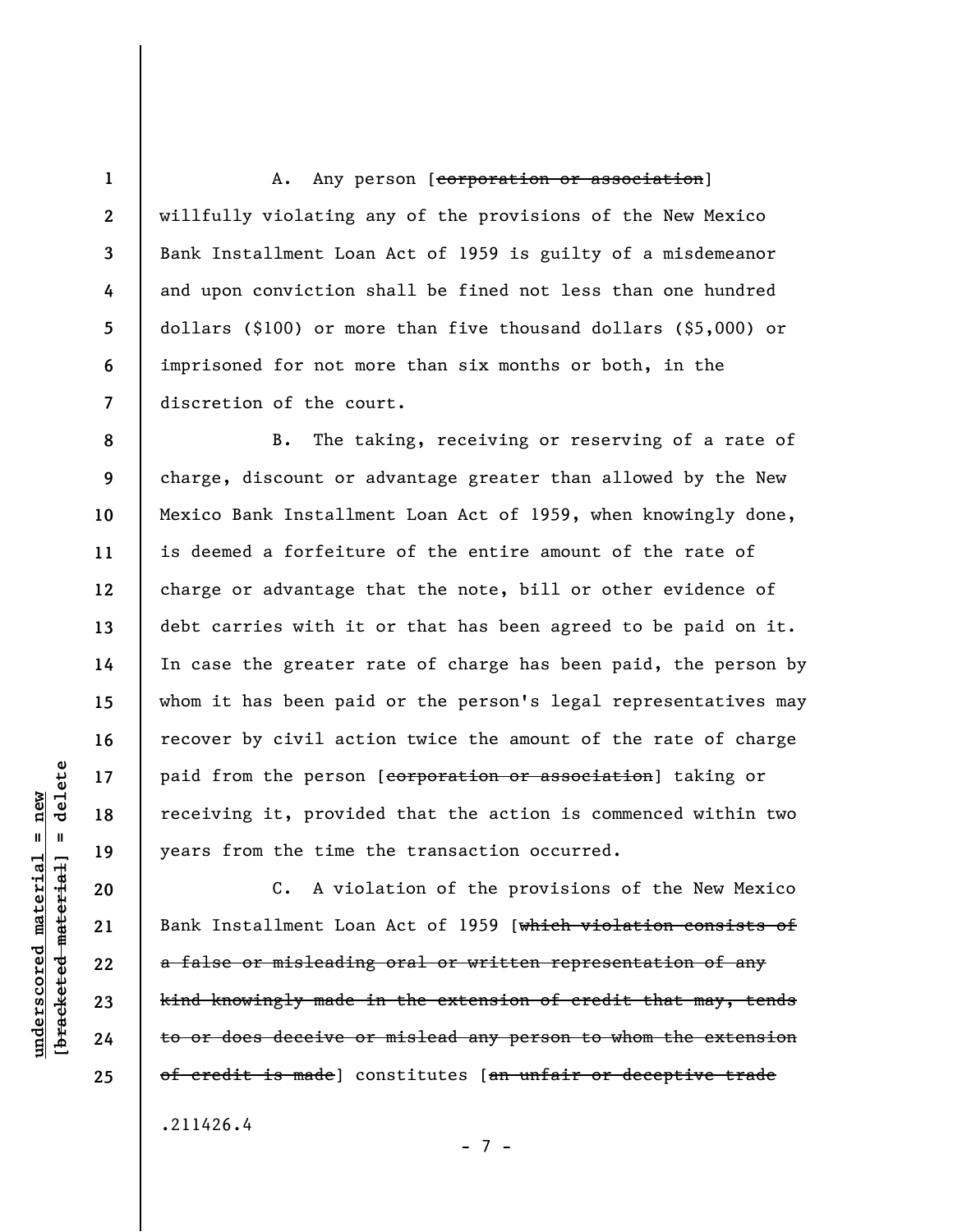**1 2** 

**3** 

**4** 

**5** 

**6** 

**7** 

**14** 

**15** 

**16** 

**17** 

**18** 

**19** 

**20** 

**21** 

**22** 

**23** 

**24** 

**25** 

practice pursuant to] a violation of the Unfair Practices Act." **SECTION 5.** Section 58-7-9 NMSA 1978 (being Laws 1959, Chapter 327, Section 10, as amended) is amended to read:

"58-7-9. CONSTRUCTION--DEFINITIONS.--

A. None of the provisions of the New Mexico Small Loan Act of 1955 are amended or repealed by the New Mexico Bank Installment Loan Act of 1959.

**8 9 10 11 12 13**  B. None of the provisions of the New Mexico Bank Installment Loan Act of 1959 apply to the assignment or purchase of retail installment contracts originated under the provisions of Sections 58-19-1 through 58-19-14 NMSA 1978 or originated under the provisions of Sections 56-1-1 through 56-1-15 NMSA 1978.

C. In the event of a conflict between a requirement of the New Mexico Bank Installment Loan Act of 1959 and a requirement of the Home Loan Protection Act, the requirement of the Home Loan Protection Act shall control.

D. As used in the New Mexico Bank Installment Loan Act of 1959:

days;

 $\left[\frac{1}{1}\right]$  "year" means three hundred sixty-five

(2) "month" means one-twelfth of a year; and] (1) "consumer" means a person who enters into a loan agreement subject to the New Mexico Bank Installment Loan Act of 1959; .211426.4

- 8 -

 $\frac{1}{2}$  of  $\frac{1}{2}$  and  $\frac{1}{2}$  and  $\frac{1}{2}$  and  $\frac{1}{2}$  and  $\frac{1}{2}$  and  $\frac{1}{2}$  and  $\frac{1}{2}$  and  $\frac{1}{2}$  and  $\frac{1}{2}$  and  $\frac{1}{2}$  and  $\frac{1}{2}$  and  $\frac{1}{2}$  and  $\frac{1}{2}$  and  $\frac{1}{2}$  and  $\frac{1}{2}$  an **[bracketed material] = delete**  $underscored material = new$ **underscored material = new**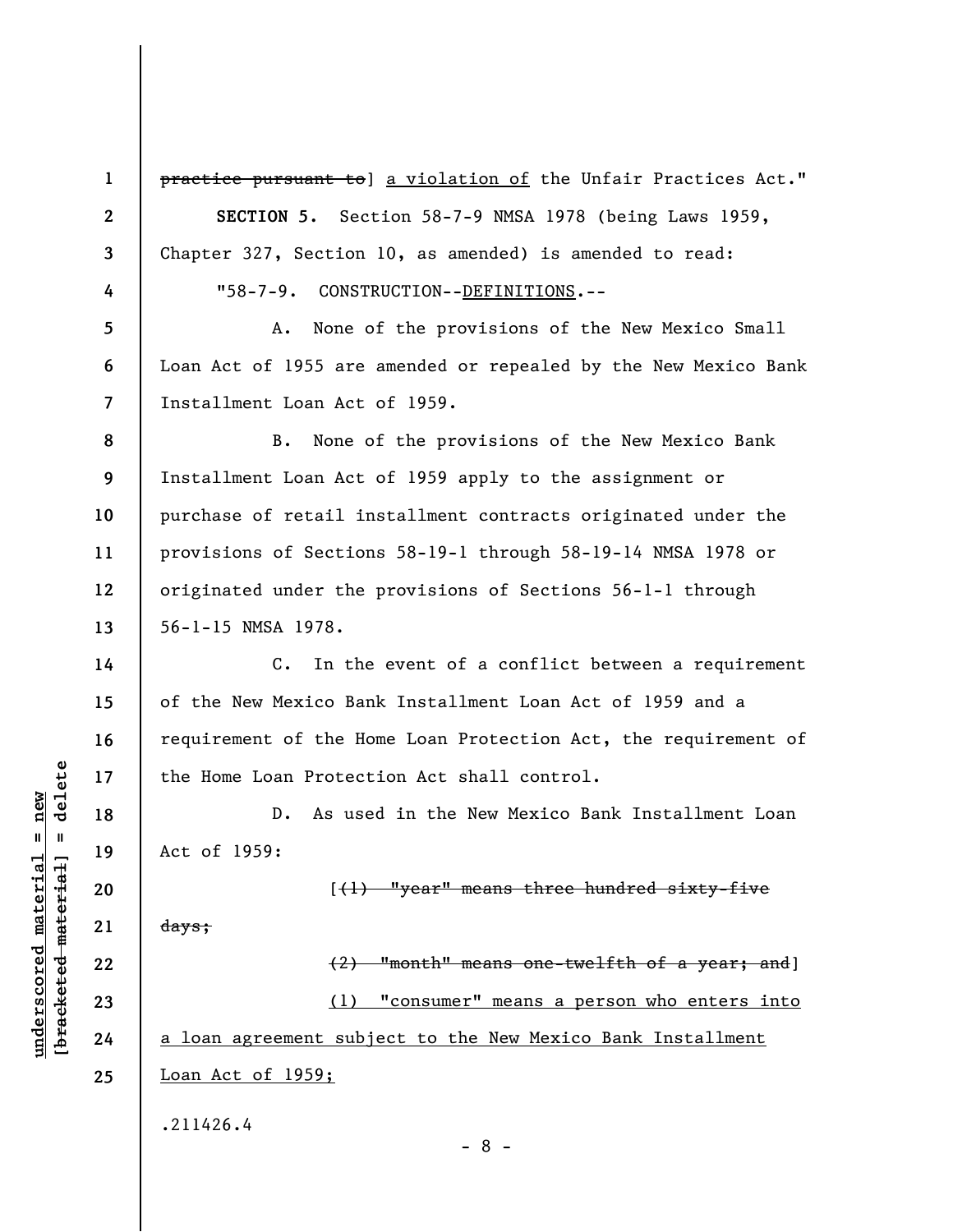**1 2 3 4 5 6 7 8 9 10 11 12 13 14 15 16 17 18 19 20 21 22 23 24 25**   $[\frac{(3)}{2}]$  (2) "consumer reporting agency" means any person that, for monetary fees or dues or on a cooperative nonprofit basis, regularly engages in the practice of assembling or evaluating, and maintaining, for the purpose of furnishing consumer reports to third parties bearing on a consumer's creditworthiness, credit standing or credit capacity, each of the following regarding consumers: (a) public record information; or (b) credit account information from persons who furnish that information regularly and in the ordinary course of business; (3) "make a loan" means to originate a new loan agreement or to make any change to the terms of an existing loan agreement, including the principal amount financed, the annual interest percentage rate, finance charge, fees or payment schedule, if the change is made by the lender that originated the existing loan agreement; (4) "month" means one-twelfth of a year; (5) "person" includes an individual, copartner, association, trust, corporation and any other legal entity; and (6) "year" means three hundred sixty-five days. E. The director of the financial institutions division of the regulation and licensing department shall issue .211426.4 - 9 -

**underscored material = new [bracketed material] = delete**

 $\frac{1}{2}$  intereted material = delete  $underscored material = new$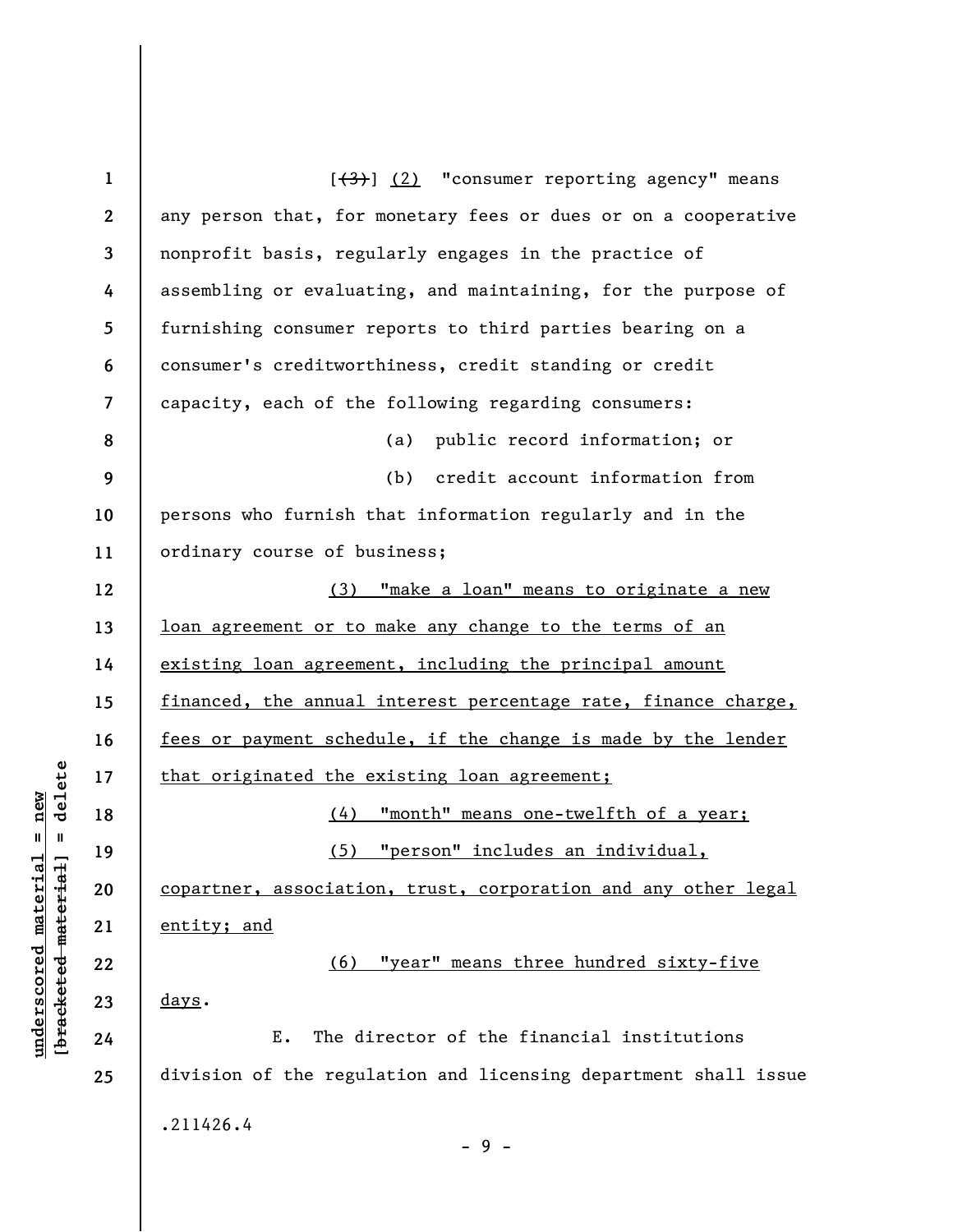**1 2 3 4 5 6 7 8 9 10 11 12 13 14 15 16 17**  and file as required by law interpretive regulations to effectuate the purposes of the New Mexico Bank Installment Loan Act of 1959. In issuing, amending or repealing interpretive regulations, the director shall issue the regulation amendment or repeal of the regulation as a proposed regulation amendment or repeal of a regulation and file it for public inspection in the office of the director of the financial institutions division. Distribution thereof shall be made to interested persons, and their comments shall be invited. After the proposed regulation has been on file for not less than two months, the director may issue it as a final regulation by filing as required by law. Any person who is or may be adversely affected by the adoption, amendment or repeal of a regulation under this section may file an appeal of that action in the district court in Santa Fe county within thirty days after the filing of the adopted regulation, amendment or repeal as required by law.

F. Any person [corporation or association] complying with the regulations adopted by the director of the financial institutions division of the regulation and licensing department is deemed to have complied with the provisions of the New Mexico Bank Installment Loan Act of 1959."

**SECTION 6**. A new section of the New Mexico Bank Installment Loan Act of 1959 is enacted to read:

"[NEW MATERIAL] REQUIREMENTS FOR MAKING AND PAYING LOANS-- .211426.4

delete **[bracketed material] = delete**  $underscored material = new$ **underscored material = new**  $\mathbf{I}$ bracketed material

**18** 

**19** 

**20** 

**21** 

**22** 

**23** 

**24** 

**25** 

 $- 10 -$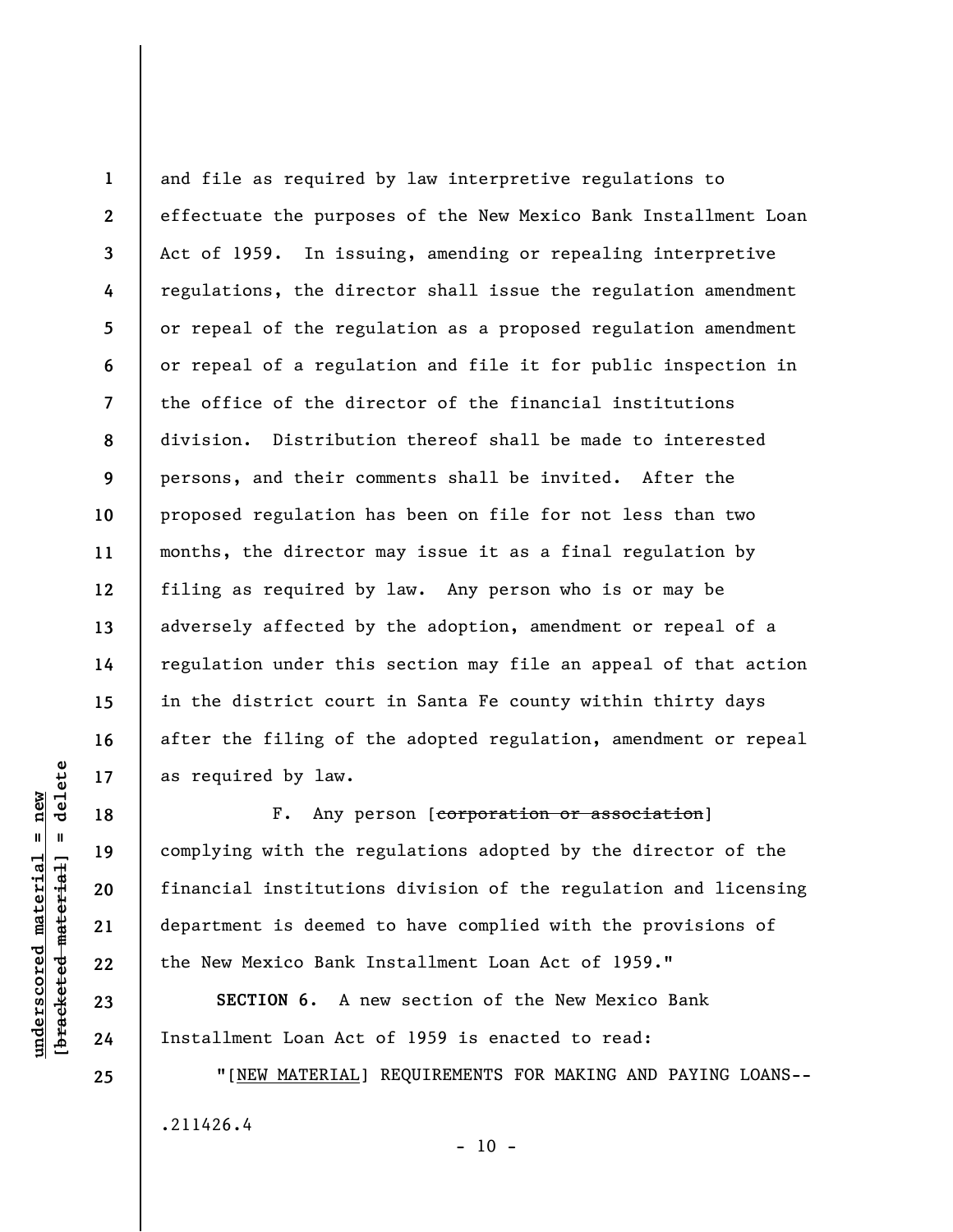**1 2**  INCOMPLETE INSTRUMENTS--LIMITATIONS ON CHARGES AFTER JUDGMENT AND INTEREST.--

**3 4 5 6 7 8 9 10 11 12 13 14 15 16 17 18 19 20 21 22 23 24 25**  A. Every lender shall: (1) at the time a consumer becomes contractually obligated on a precomputed loan transaction, deliver to the borrower or, if there are two or more borrowers on the same obligation, to one of the borrowers, a written statement in the language in which the loan was primarily negotiated, on which shall be printed a copy of Section 58-7-3 NMSA 1978, and which shall disclose in clear and distinct terms: (a) the amount of the loan; (b) the date the loan was consummated; (c) a schedule or a description of the payments; (d) the type of the security, if any, securing the loan; (e) the name and address of the lender; (f) the name of the person primarily obligated for the loan; (g) the amount of principal; (h) the annual percentage rate as calculated pursuant to 12 CFR Part 1026, known as "Regulation Z", and the amount of interest payable in dollars and cents; (i) all other disclosures required .211426.4 - 11 -

 $\frac{1}{2}$  of  $\frac{1}{2}$  and  $\frac{1}{2}$  and  $\frac{1}{2}$  and  $\frac{1}{2}$  and  $\frac{1}{2}$  and  $\frac{1}{2}$  and  $\frac{1}{2}$  and  $\frac{1}{2}$  and  $\frac{1}{2}$  and  $\frac{1}{2}$  and  $\frac{1}{2}$  and  $\frac{1}{2}$  and  $\frac{1}{2}$  and  $\frac{1}{2}$  and  $\frac{1}{2}$  an **[bracketed material] = delete**  $underscored material = new$ **underscored material = new**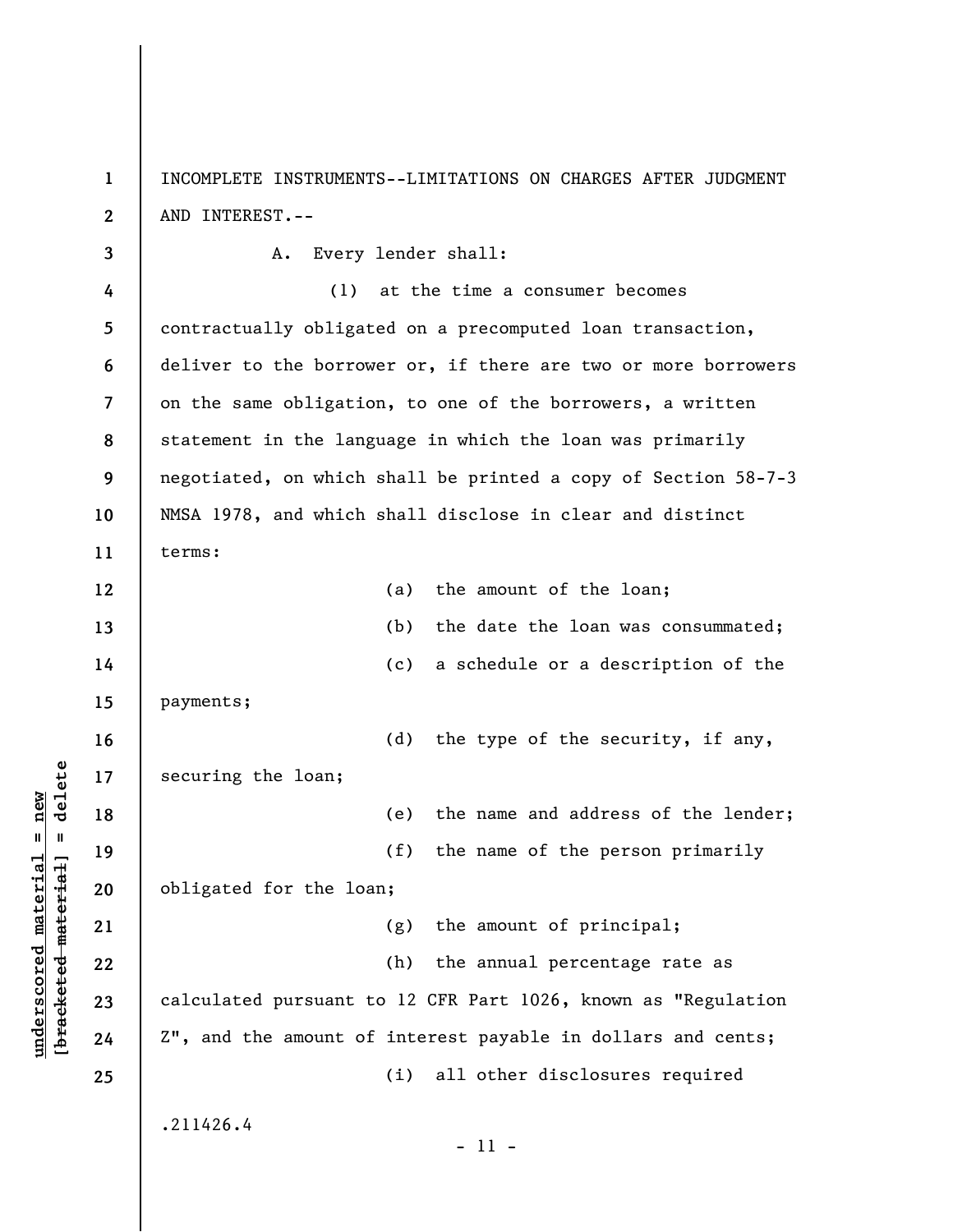**1**  pursuant to state and federal law; and

(j) the charge for any other item allowable and included pursuant to the New Mexico Bank Installment Loan Act of 1959, stated so as to clearly show the allocation of each item included;

**6 7 8 9 10 11 12 13 14 15 16**  (2) for each payment made on account of a loan, give to the person making the payment a plain and complete receipt specifying the date and amount of the payment, the amount applied to interest and principal and the balance unpaid. When a payment is made in a manner other than by the borrower in person, by an agent of the borrower or by check or money order, the licensee shall mail the receipt to the borrower's last known address or retain and deliver the receipt upon request of the borrower. The licensee shall maintain a copy of each receipt in the office of the licensee as a part of the licensee's records; and

(3) upon repayment of the loan in full, plainly mark every note and promise to pay signed by any borrower with the word "paid" or "canceled" and promptly file or record a release of any mortgage if the mortgage has been recorded, restore any pledge and cancel and return any note and any assignment given to the licensee. A licensee may mark and return a copy of the note, promise to pay or any assignment if the copy accurately reproduces the complete original.

B. A judgment obtained against a party on a loan .211426.4  $- 12 -$ 

 $\frac{1}{2}$  intereted material = delete **[bracketed material] = delete**  $underscored material = new$ **underscored material = new**

**17** 

**18** 

**19** 

**20** 

**21** 

**22** 

**23** 

**24** 

**25** 

**2** 

**3** 

**4**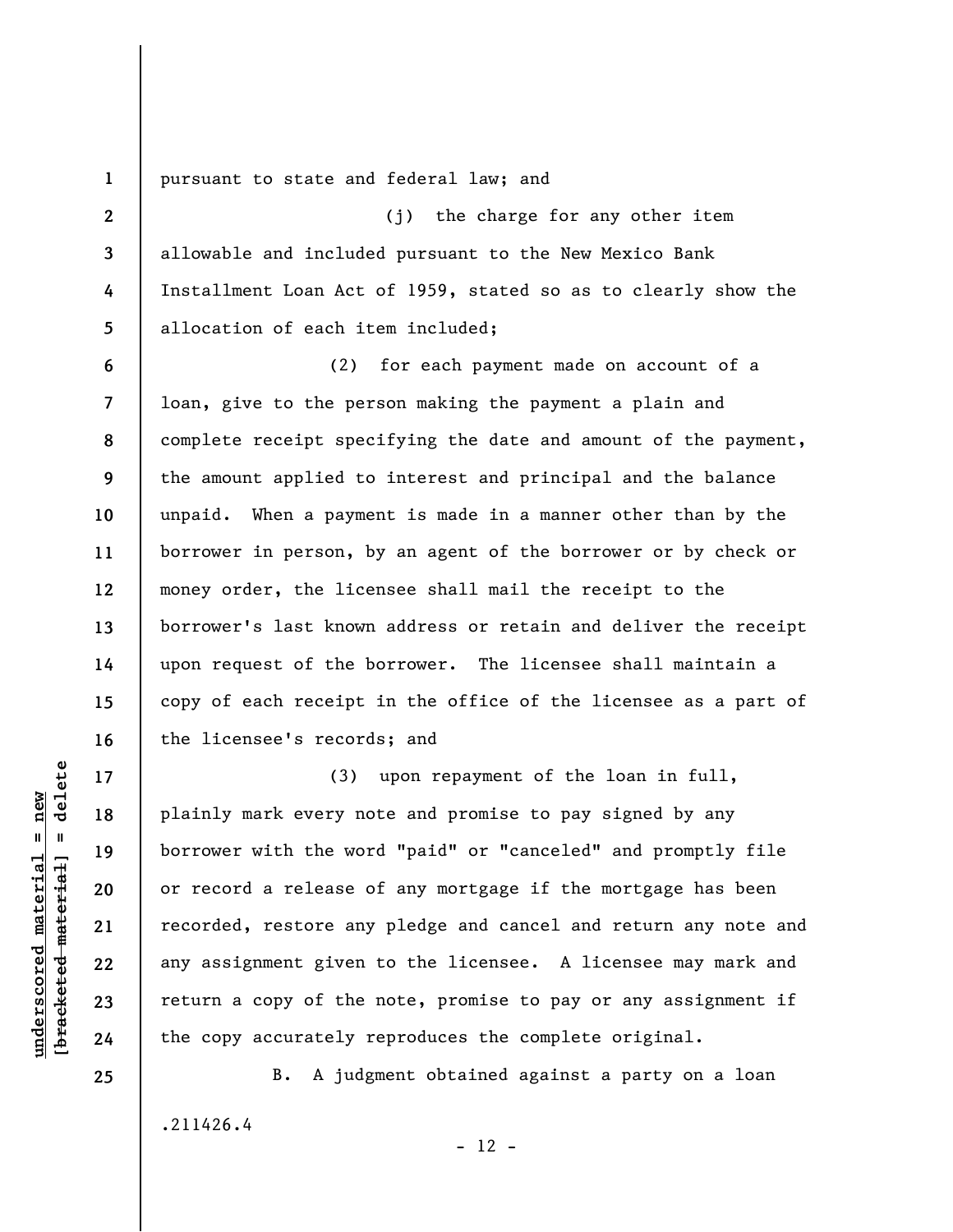made pursuant to the New Mexico Bank Installment Loan Act of 1959, shall not include, and the loan shall not include, from the date of the judgment, charges against a party to the loan other than costs, attorney fees and post-judgment interest as provided by law.

C. A loan made pursuant to the New Mexico Bank Installment Loan Act of 1959 that is filed and approved as a claim in any bankruptcy proceeding shall bear interest at the rate of ten percent per year beginning on the ninetieth day following the date of adjudication. This limitation shall not apply when the bankrupt is not discharged in bankruptcy or to any obligation not dischargeable under the provisions of the United States Bankruptcy Code presently in force.

D. A loan made pursuant to the New Mexico Bank Installment Loan Act of 1959 shall not bear interest in excess of ten percent per year on the unpaid principal balance of a loan after ninety days following the date of the death of the borrower; provided that the deceased borrower is the sole obligor to the loan agreement.

E. A loan made pursuant to the New Mexico Bank Installment Loan Act of 1959 shall not bear interest in excess of ten percent per year upon the unpaid principal balance of the loan after twelve months following the date of maturity of the loan."

**SECTION 7.** A new section of the New Mexico Bank .211426.4  $- 13 -$ 

 $\frac{1}{2}$  of  $\frac{1}{2}$  and  $\frac{1}{2}$  and  $\frac{1}{2}$  and  $\frac{1}{2}$  and  $\frac{1}{2}$  and  $\frac{1}{2}$  and  $\frac{1}{2}$  and  $\frac{1}{2}$  and  $\frac{1}{2}$  and  $\frac{1}{2}$  and  $\frac{1}{2}$  and  $\frac{1}{2}$  and  $\frac{1}{2}$  and  $\frac{1}{2}$  and  $\frac{1}{2}$  an **[bracketed material] = delete**  $underscored material = new$ **underscored material = new**

**25** 

**1** 

**2** 

**3** 

**4** 

**5** 

**6** 

**7** 

**8** 

**9** 

**10** 

**11** 

**12** 

**13** 

**14** 

**15** 

**16** 

**17** 

**18** 

**19** 

**20** 

**21** 

**22** 

**23**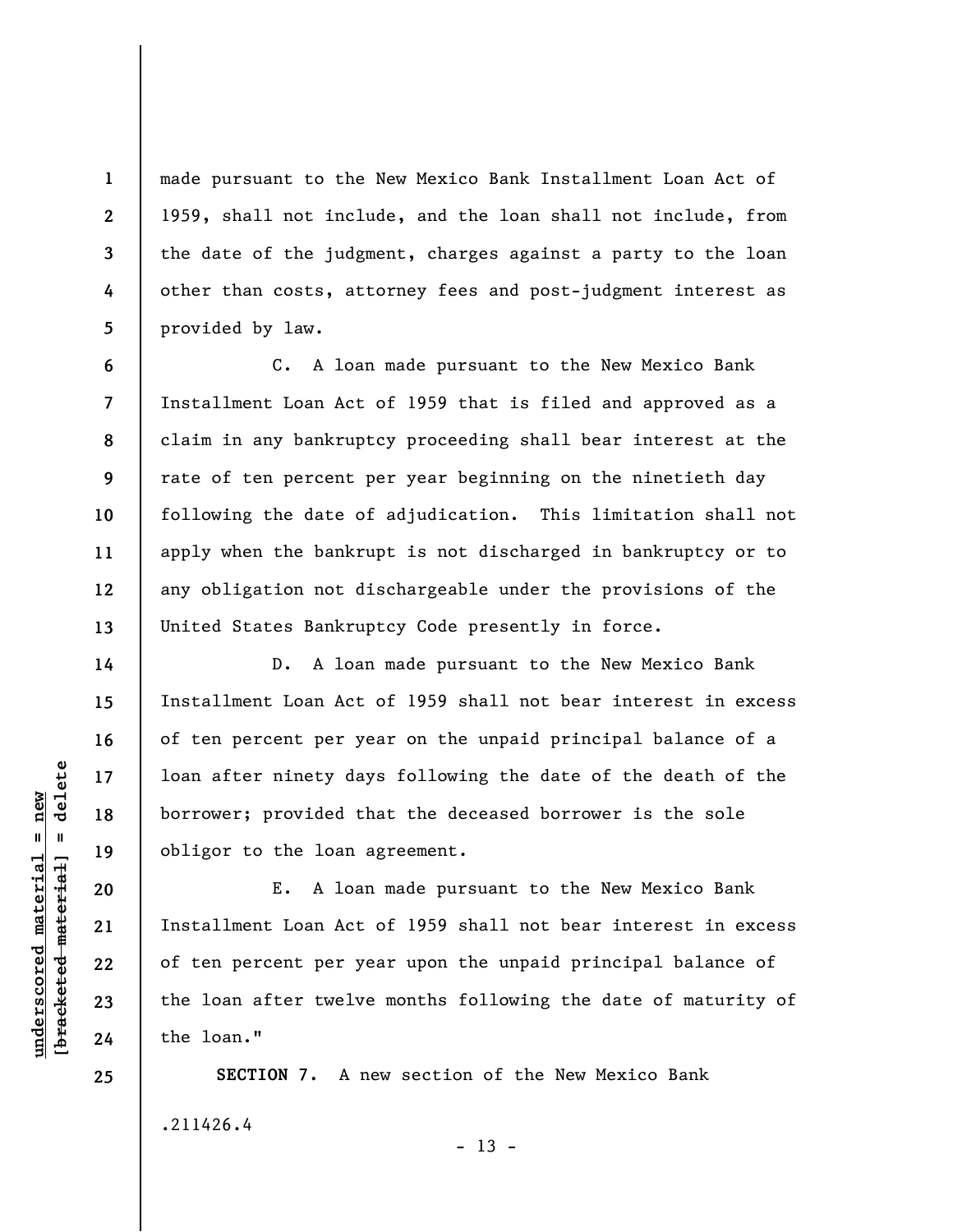**1** 

**2** 

**3** 

**4** 

**5** 

**6** 

**7** 

**8** 

**9** 

**10** 

**11** 

**12** 

**13** 

**14** 

**15** 

**16** 

**17** 

**18** 

**19** 

**20** 

**21** 

**22** 

**23** 

**24** 

**25** 

Installment Loan Act of 1959 is enacted to read:

"[NEW MATERIAL] RIGHT OF RESCISSION.--All agreements for precomputed loan transactions shall include a provision granting the borrower the right to rescind the transaction by returning in cash, or through certified funds, one hundred percent of the amount advanced by the lender pursuant to the New Mexico Bank Installment Loan Act of 1959 no later than 5:00 p.m. on the first day of business conducted by the lender following the date of execution of the loan agreement. If a borrower exercises the right of rescission pursuant to this section, no fee for the rescinded transaction shall be charged to the borrower, and the lender shall not charge or impose on the borrower a fee for exercising the right of rescission pursuant to this section. If a borrower exercises the right of rescission pursuant to this section, any fee collected by the lender shall be returned in full to the borrower."

**SECTION 8.** Section 58-15-2 NMSA 1978 (being Laws 1955, Chapter 128, Section 2, as amended) is amended to read:

"58-15-2. DEFINITIONS.--The following words and terms when used in the New Mexico Small Loan Act of 1955 have the following meanings unless the context clearly requires a different meaning. The meaning ascribed to the singular form applies also to the plural:

A. "consumer" means a person who resides in New Mexico or who enters into a loan agreement [and receives the .211426.4  $- 14 -$ 

delete **[bracketed material] = delete**  $anderscored material = new$ **underscored material = new**  $\mathbf{u}$ bracketed material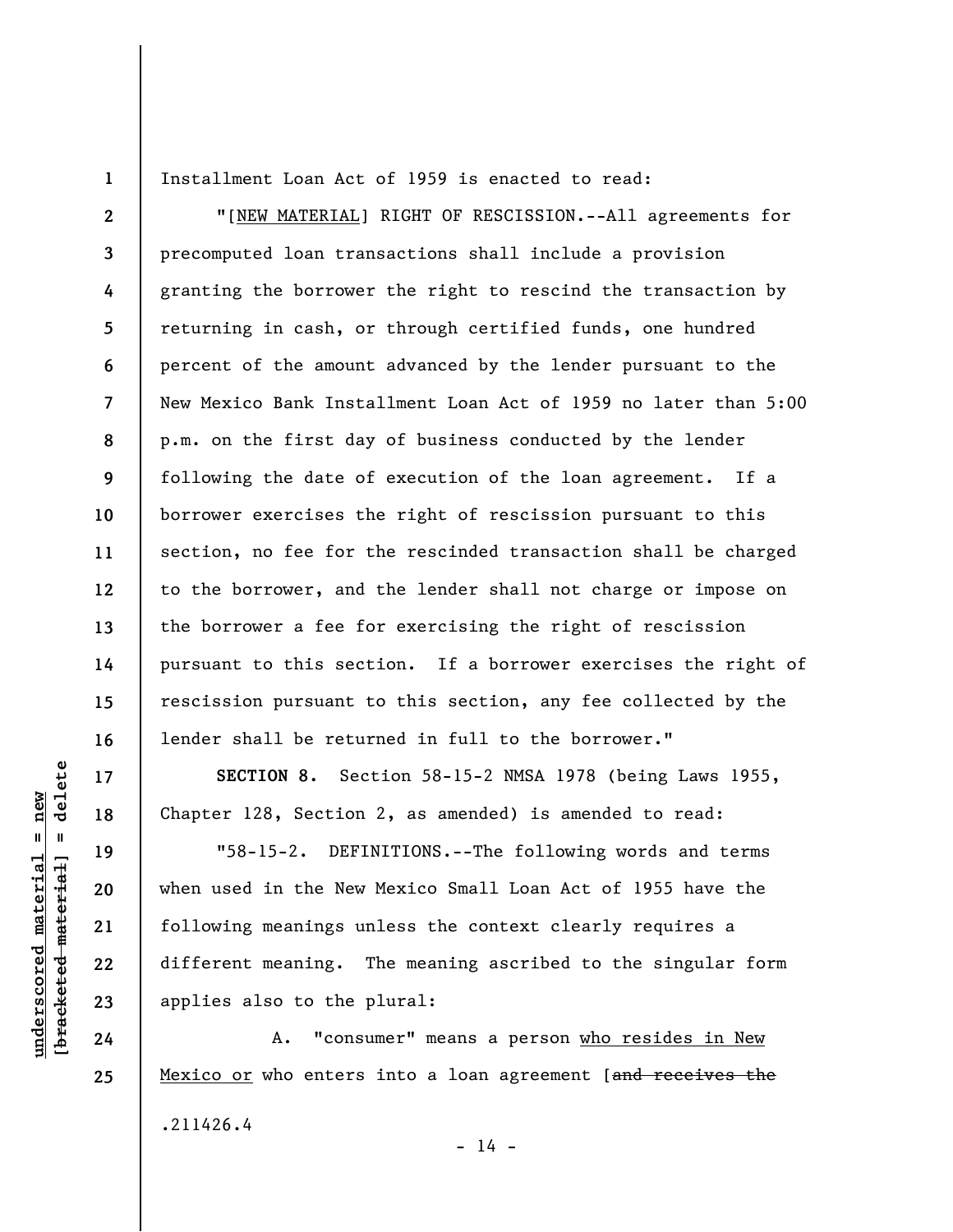**1**  loan proceeds] in New Mexico;

**2 3 4 5 6 7 8 9 10 11 12 13 14 15 16 17 18 19 20 21 22 23 24 25**  B. "consumer reporting agency" means any person that, for monetary fees or dues or on a cooperative nonprofit basis, regularly engages in the practice of assembling or evaluating, and maintaining, for the purpose of furnishing consumer reports to third parties bearing on a consumer's creditworthiness, credit standing or credit capacity, each of the following regarding consumers: (1) public record information; or (2) credit account information from persons who furnish that information regularly and in the ordinary course of business; C. "debit authorization" means an authorization signed by a consumer to electronically transfer or withdraw funds from the consumer's account for the specific purpose of repaying a loan; D. "division" means the financial institutions division of the regulation and licensing department; E. "director" means the director of the division; F. "installment loan" means a loan in an amount less than or equal to five thousand dollars (\$5,000) that is to be repaid in a minimum of four substantially equal payments of principal and interest to pay off a loan in its entirety with an initial stated maturity of not less than one hundred twenty days to maturity. "Installment loan" does not mean a refund .211426.4  $- 15 -$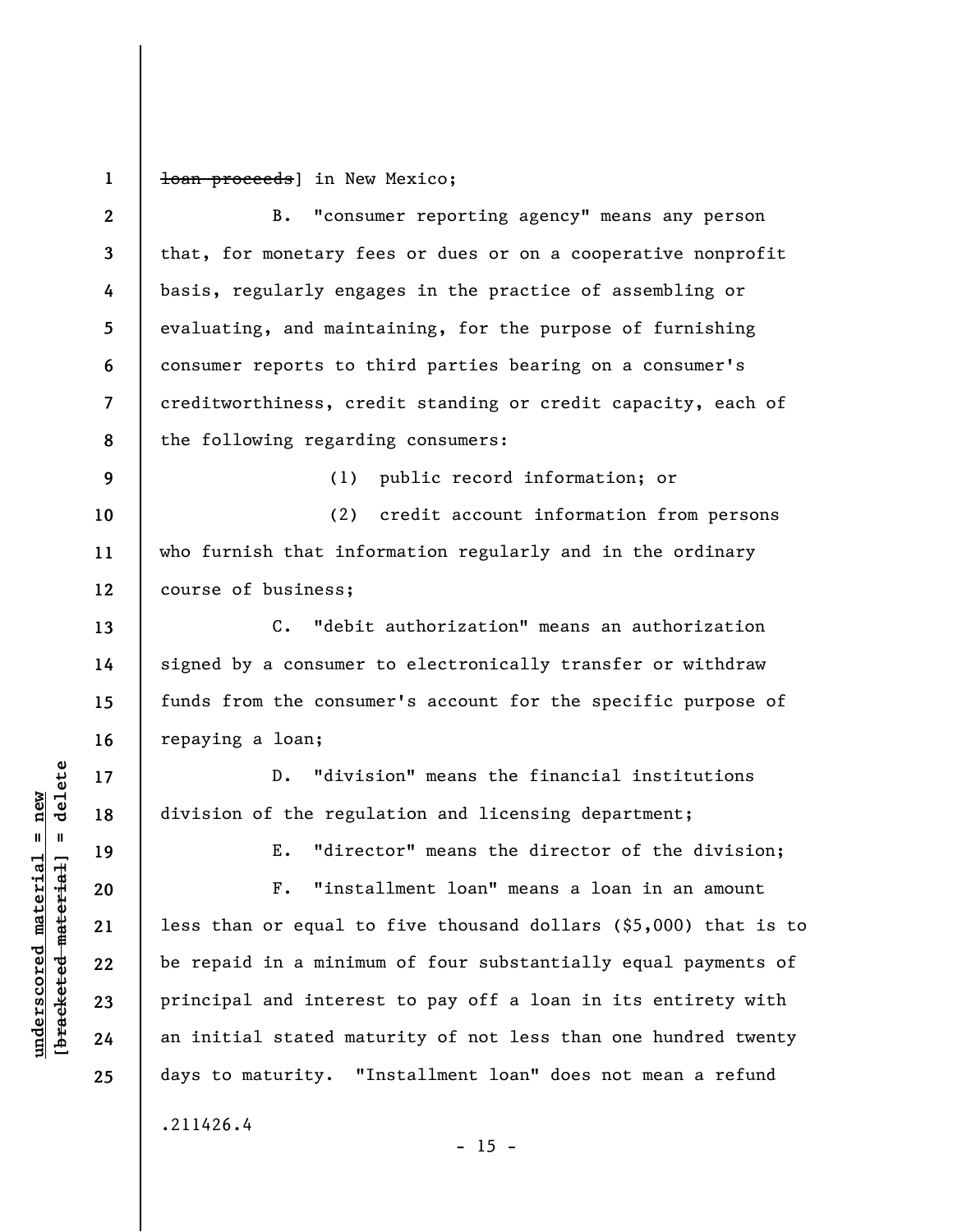## **1**  anticipation loan;

| $\mathbf{2}$   | G. "license" means a permit issued under the                   |
|----------------|----------------------------------------------------------------|
| $\mathbf{3}$   | authority of the New Mexico Small Loan Act of 1955 to make     |
| 4              | loans and collect charges therefor strictly in accordance with |
| 5 <sup>5</sup> | the provisions of that act at a single place of business. It   |
| 6              | shall constitute and shall be construed as a grant of a        |
| $\overline{7}$ | revocable privilege only to be held and enjoyed subject to all |
| 8              | the conditions, restrictions and limitations contained in the  |
| 9              | New Mexico Small Loan Act of 1955 and lawful regulations       |
| 10             | promulgated by the director and not otherwise;                 |

H. "licensee" means a person to whom one or more licenses have been issued pursuant to the New Mexico Small Loan Act of 1955 upon the person's written application electing to become a licensee and consenting to exercise the privilege of a licensee solely in conformity with the New Mexico Small Loan Act of 1955 and the lawful regulations promulgated by the director under that act and whose name appears on the face of the license;

I. "make a loan" means to originate a new loan agreement or to make any change to the terms of an existing loan agreement, including the principal amount financed, the annual interest percentage rate, finance charge, fees or payment schedule, if the change is made by the licensee that originated the existing loan agreement;

[ $\pm$ ]. "person" includes an individual, copartner, .211426.4  $- 16 -$ 

 $\frac{1}{2}$  intereted material = delete **[bracketed material] = delete**  $underscored material = new$ **underscored material = new**

**25** 

**11** 

**12** 

**13** 

**14** 

**15** 

**16** 

**17** 

**18** 

**19** 

**20** 

**21** 

**22** 

**23**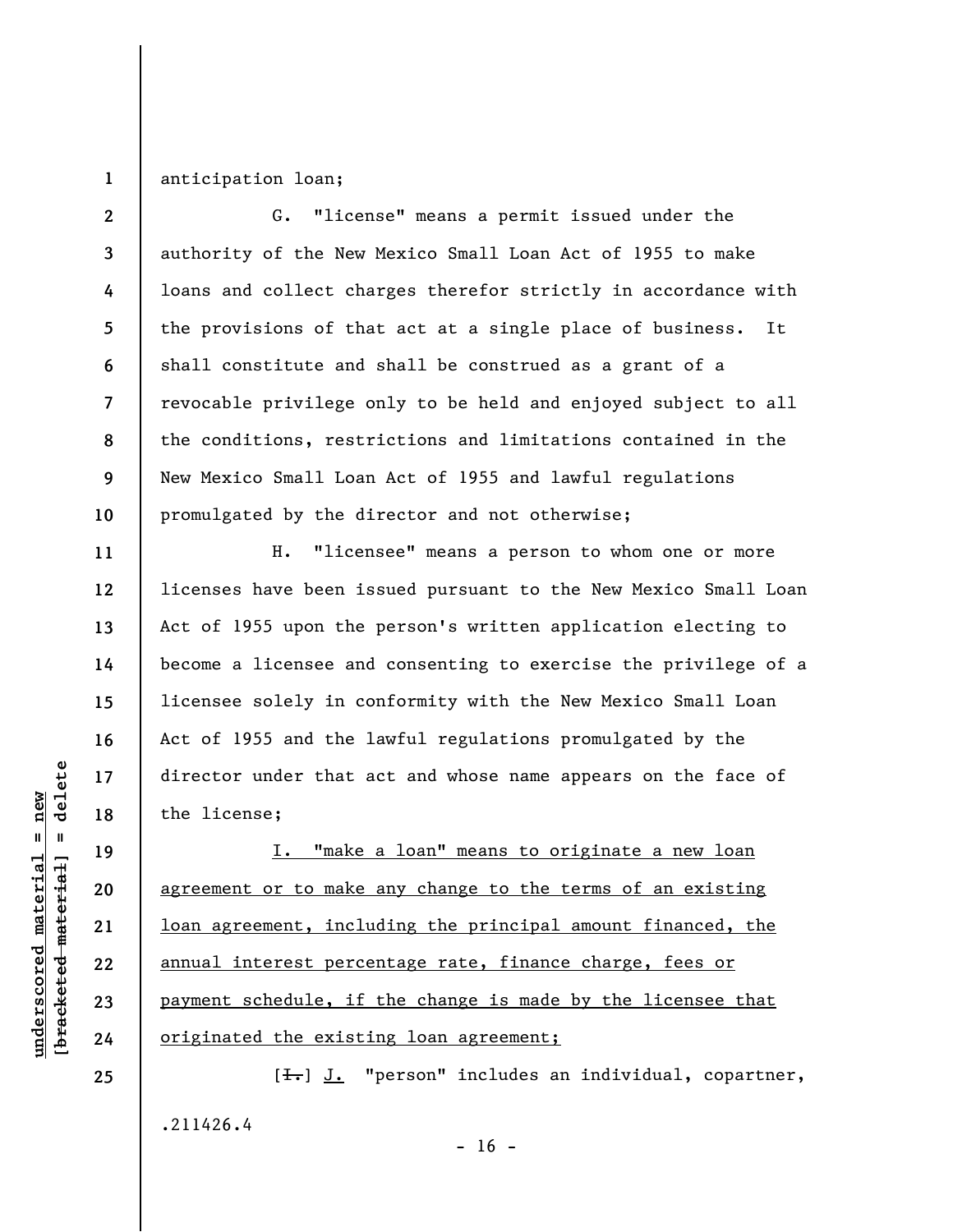**1 2** 

**3** 

**4** 

**5** 

**6** 

**7** 

**10** 

**11** 

**13** 

**14** 

**15** 

**16** 

**17** 

**18** 

**19** 

**20** 

**21** 

**22** 

**23** 

**24** 

**25** 

association, trust, corporation and any other legal entity;

 $[J-] K$ . "refund anticipation loan" means a loan that is secured by or that the creditor arranges or expects to be repaid, directly or indirectly, from the proceeds of the consumer's federal or state personal income tax refunds or tax credits, including any sale, assignment or purchase of a tax refund or tax credit at a discount or for a fee; and

**8 9 12**   $[K-]$  L. "simple interest" means a method of calculating interest in which the amount of interest is calculated based on the annual interest rate disclosed in the loan agreement and is computed only on the outstanding principal balance of the loan."

**SECTION 9.** Section 58-15-3 NMSA 1978 (being Laws 1955, Chapter 128, Section 3, as amended) is amended to read:

"58-15-3. APPLICABILITY OF ACT--EXEMPTIONS--EVASIONS-- PENALTY.--

A. A person shall not engage in the business of lending in amounts of five thousand dollars (\$5,000) or less for a loan without first having obtained a license from the director. Nothing contained in this subsection shall restrict or prohibit a licensee under the New Mexico Small Loan Act of 1955 from making loans in any amount under the New Mexico Bank Installment Loan Act of 1959 in accordance with the provisions of Section 58-7-2 NMSA 1978.

B. Nothing in the New Mexico Small Loan Act of 1955 .211426.4 - 17 -

delete **[bracketed material] = delete**  $underscored material = new$ **underscored material = new**  $\mathbf{I}$ bracketed material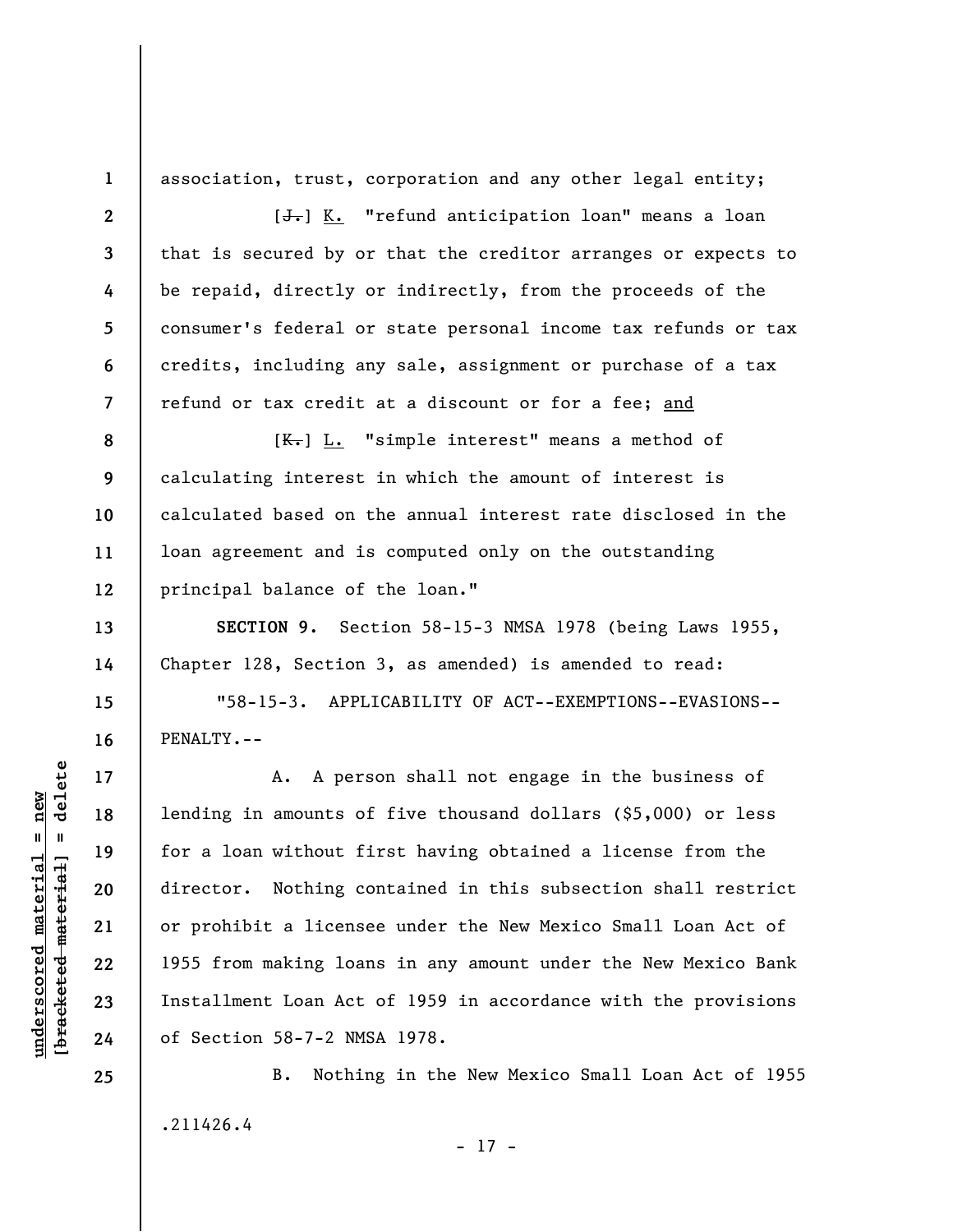shall apply to a person making individual advances of five thousand dollars (\$5,000) or less under a written agreement providing for a total loan or line of credit in excess of five thousand dollars (\$5,000).

**5 6 7 8 9 10 11 12 13 14 15 16 17 18**  C. A banking corporation, savings and loan association or credit union operating under the laws of the United States or of a state shall be exempt from the licensing requirements of the New Mexico Small Loan Act of 1955, nor shall that act apply to business transacted by any person under the authority of and as permitted by any such law nor to any bona fide pawnbroking business transacted under a pawnbroker's license nor to bona fide commercial loans made to dealers upon personal property held for resale. Nothing contained in the New Mexico Small Loan Act of 1955 shall be construed as abridging the rights of any of those exempted from the operations of that act from contracting for or receiving interest or charges not in violation of an existing applicable statute of this state.

D. The provisions of Subsection A of this section apply to:

(1) a person who owns an interest, legal or equitable, in the business or profits of a licensee and whose name does not specifically appear on the face of the license, except a stockholder in a corporate licensee; and

(2) a person who seeks to evade its

.211426.4

- 18 -

 $\frac{1}{2}$  bracketed material] = delete **[bracketed material] = delete**  $underscored material = new$ **underscored material = new**

**19** 

**20** 

**21** 

**22** 

**23** 

**24** 

**25** 

**1** 

**2** 

**3**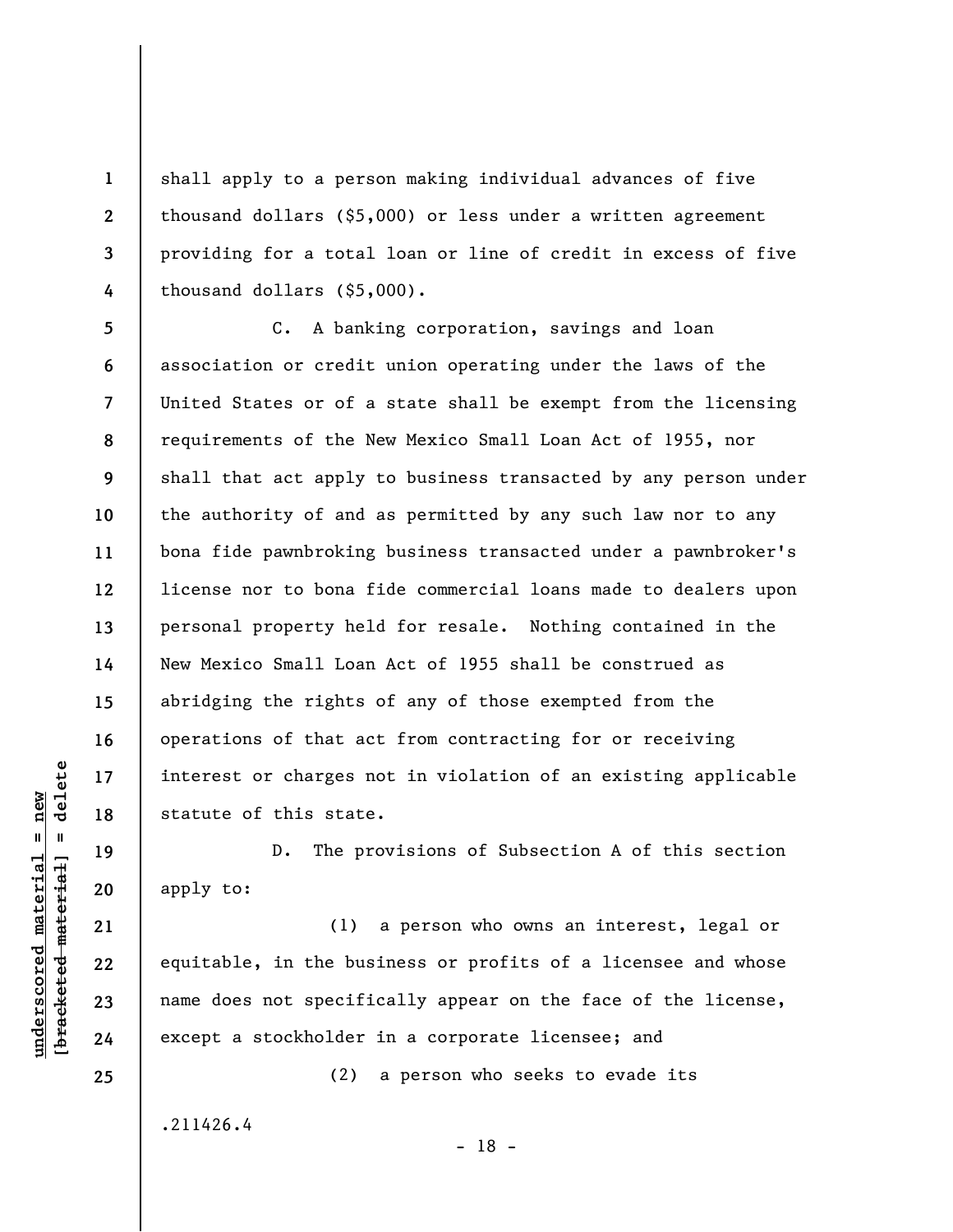**1 2 3 4 5 6 7 8 9 10 11 12 13 14 15 16 17 18 19 20 21 22 23 24 25**  application by any device, subterfuge or pretense whatsoever, including but not thereby limiting the generality of the foregoing: (a) the loan, forbearance, use or sale of credit (as guarantor, surety, endorser, comaker or otherwise), money, goods or things in action; (b) the use of collateral or related sales or purchases of goods or services or agreements to sell or purchase, whether real or pretended; (c) receiving or charging compensation for goods or services, whether or not sold, delivered or provided; and (d) the real or pretended negotiation, arrangement or procurement of a loan through any use or activity of a third person, whether real or fictitious. E. A person, copartnership, trust or a trustee or beneficiary thereof or an association or corporation or a member, officer, director, agent or employee thereof who violates or participates in the violation of a provision of Subsection A of this section is guilty of a petty misdemeanor and upon conviction shall be sentenced pursuant to the provisions of Subsection B of Section 31-19-1 NMSA 1978. A contract or loan in the making or collection of which an act is done that violates [Subsection A or D of this section] the New Mexico Small Loan Act of 1955 is void and the lender has no .211426.4

**underscored material = new [bracketed material] = delete**

 $b$ racketed material] = delete  $underscored material = new$ 

- 19 -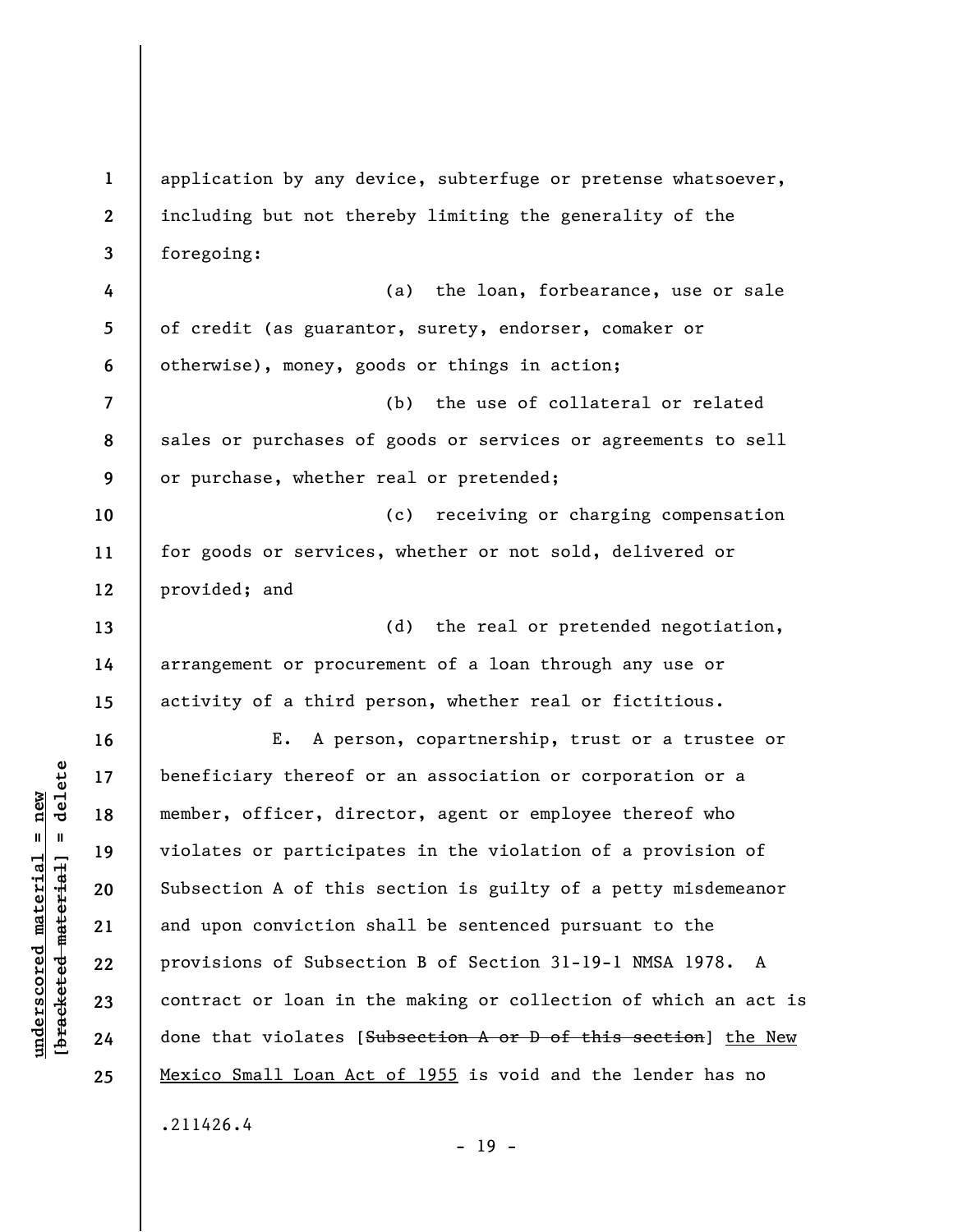**1 2**  right to collect, receive or retain any principal, interest or charges whatsoever.

**3 4 5 6**  F. A loan in an amount equal to five thousand dollars (\$5,000) or less shall be made only pursuant to the New Mexico Bank Installment Loan Act of 1959 or the New Mexico Small Loan Act of 1955.

**7 8 9 10 11 12 13 14**  G. A violation of [the provisions] a provision of the New Mexico Small Loan Act of 1955 [which violation consists of a false or misleading oral or written representation of any kind knowingly made in the extension of credit that may, tends to or does deceive or mislead any person to whom the extension of credit is made, constitutes an unfair or deceptive trade practice pursuant to constitutes a violation of the Unfair Practices Act.

H. The taking, receiving or reserving of a rate of charge, discount or advantage greater than allowed by the New Mexico Small Loan Act of 1955, when knowingly done, is deemed a forfeiture of the entire amount of the rate of charge or advantage that the note, bill or other evidence of debt carries with it or that has been agreed to be paid on it. In case the greater rate of charge has been paid, the person by whom it has been paid or the person's legal representatives may recover by civil action twice the amount of the rate of charge paid from the person taking or receiving it; provided that the action is commenced within two years from the time the transaction

.211426.4

 $- 20 -$ 

delete **[bracketed material] = delete**  $underscored material = new$ **underscored material = new**  $\mathbf{I}$ bracketed material

**15** 

**16** 

**17** 

**18** 

**19** 

**20** 

**21** 

**22** 

**23** 

**24**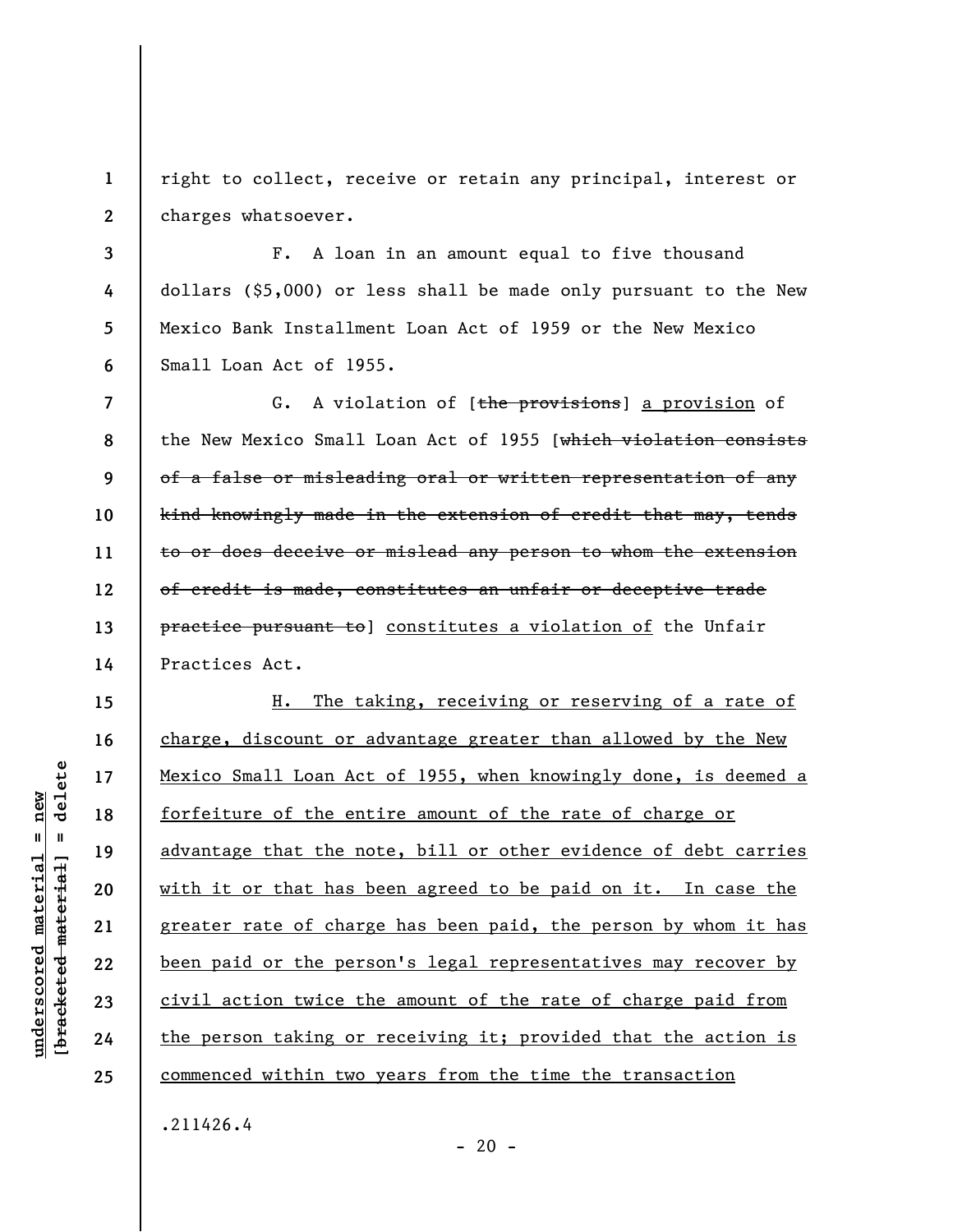**1** 

**underscored material = new [bracketed material] = delete**

 $underscored material = new$ 

delete

 $\mathbf{u}$ 

bracketed material

occurred."

**2 3 4 5 6 7 8 9 10 11 12 13 14 15 16 17 18 19 20 21 22 23 24 25 SECTION 10.** Section 58-15-10.1 NMSA 1978 (being Laws 2011, Chapter 105, Section 1, as amended) is amended to read: "58-15-10.1. LICENSEE REPORTING REQUIREMENTS-- PENALTIES.-- A. Licensees shall file with the director each year [a report] reports containing at least the following information for the preceding calendar year ending December 31 in [an aggregated] a nonidentifying consumer manner as specified below: [(1) as of December 31 of each calendar year, aggregated for loans of one thousand dollars (\$1,000) or less, for loans more than one thousand dollars (\$1,000) but not more than three thousand dollars (\$3,000) and for loans more than three thousand dollars (\$3,000) but not more than five thousand  $d$ ollars  $($ \$5,000 $)$ : (a) the total number of outstanding loans; (b) the dollar value of outstanding loans net of unearned charges; (c) the total number of loans that are more than sixty days delinquent; and (d) the dollar value of loans that are more than sixty days delinquent net of unearned charges; (2) for the calendar year ending December 31, .211426.4  $-21 -$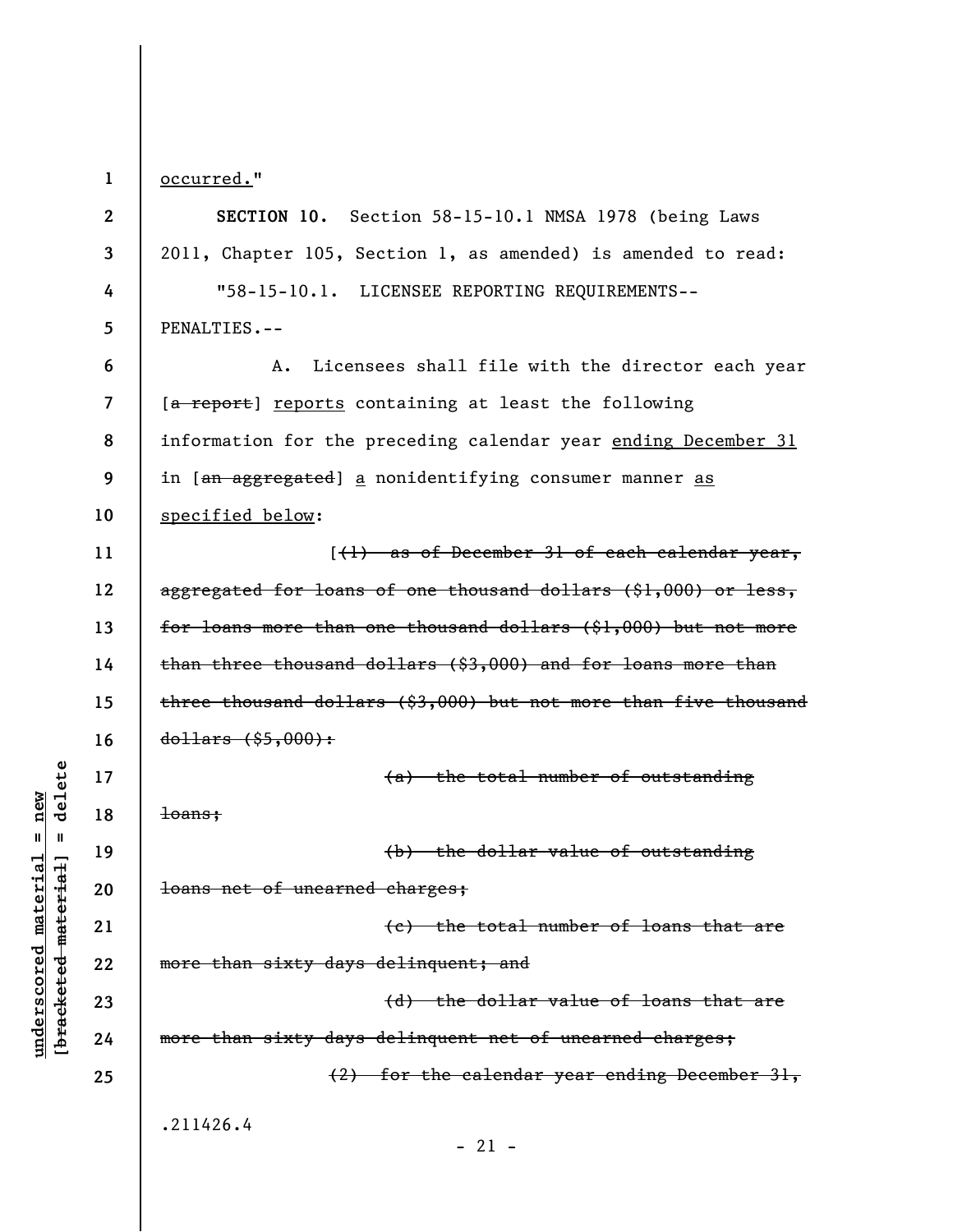| $\mathbf 1$  | the total aggregate number of customers of licensees and of  |
|--------------|--------------------------------------------------------------|
| $\mathbf{2}$ | secured and unsecured loans made by licensees and the total  |
| 3            | dollar value of those loans net of unearned charges;         |
| 4            | (3) the total amount of finance charges                      |
| 5            | collected during the calendar year ending December 31;       |
| 6            | (4) the total number of vehicles repossessed                 |
| 7            | during the calendar year ending December 31; and             |
| 8            | (5) the total bad debt expense incurred during               |
| 9            | the calendar year ending December 31.                        |
| 10           | (1) a description of each loan product offered               |
| 11           | by the licensee, including:                                  |
| 12           | whether the loan product was secured<br>(a)                  |
| 13           | or unsecured;                                                |
| 14           | whether the loan product was made<br>(b)                     |
| 15           | pursuant to the New Mexico Small Loan Act of 1955 or the New |
| 16           | Mexico Bank Installment Loan Act of 1959;                    |
| 17           | (c) the total dollar amount of principal                     |
| 18           | loaned for that product;                                     |
| 19           | (d) the percentage of the total dollar                       |
| 20           | amount of all principal for that product that was repaid;    |
| 21           | (e) the total number of discrete                             |
| 22           | borrowers who took out this type of loan product; and        |
| 23           | (f)<br>whether the loan product is                           |
| 24           | originated in person at a storefront or online;              |
| 25           | (2) the total number of loan transactions                    |
|              | .211426.4                                                    |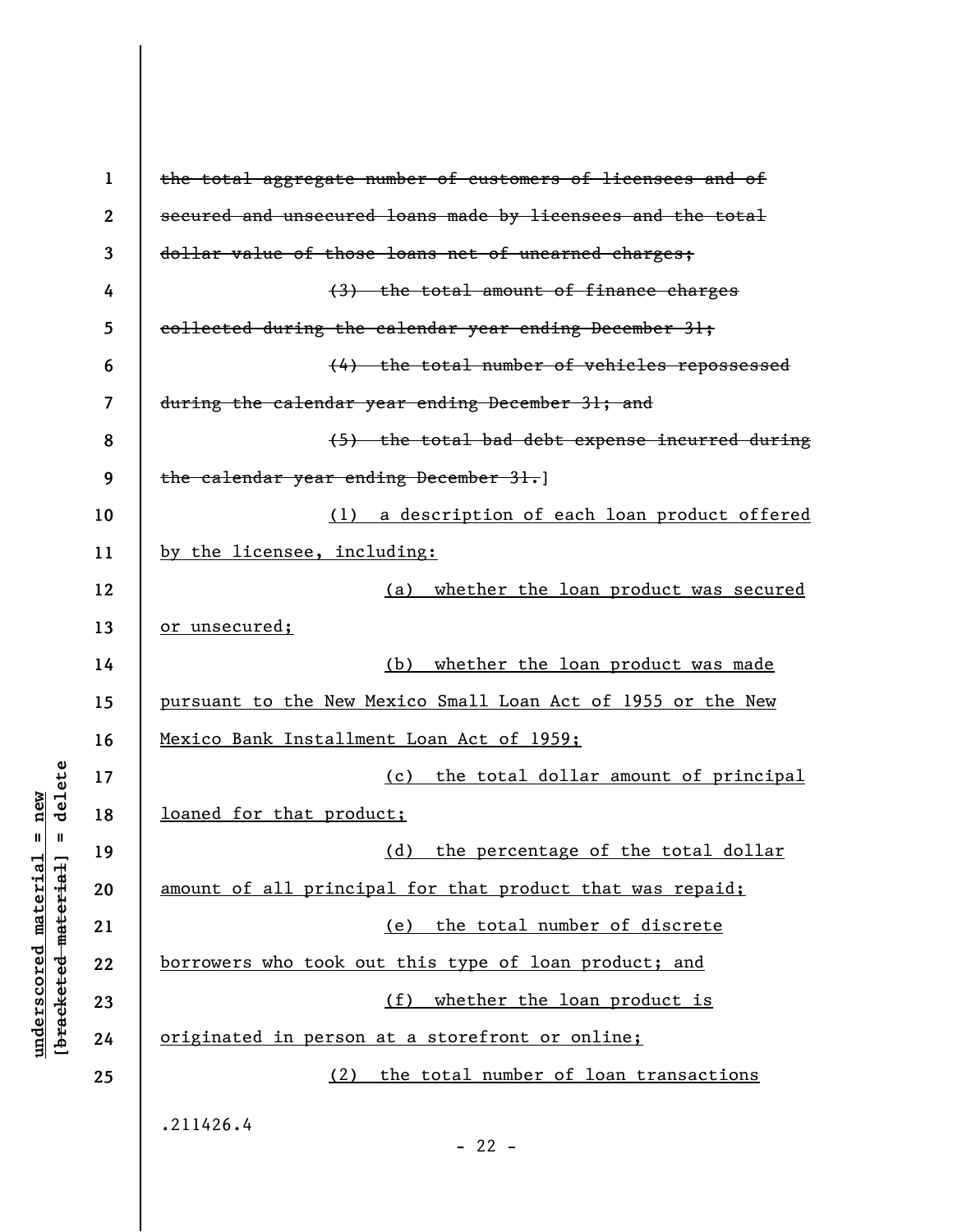| $\mathbf{1}$ | entered into for each loan product in the following amounts:    |
|--------------|-----------------------------------------------------------------|
| 2            | five hundred dollars (\$500) or less;<br>(a)                    |
| 3            | (b) five hundred one dollars (\$501) to                         |
| 4            | one thousand dollars (\$1,000);                                 |
| 5            | (c) one thousand one dollars (\$1,001) to                       |
| 6            | three thousand dollars (\$3,000);                               |
| 7            | (d) three thousand one dollars (\$3,001)                        |
| 8            | to five thousand dollars (\$5,000); and                         |
| 9            | (e) greater than five thousand dollars                          |
| 10           | $($ \$5,000);                                                   |
| 11           | (3) for each loan product, the number of loans                  |
| 12           | made and the total dollar amount of interest and fees charged   |
| 13           | on the contracts for loans made within the following categories |
| 14           | of annual percentage rate calculated pursuant to 12 CFR Part    |
| 15           | 1026, known as "Regulation Z":                                  |
| 16           | twenty-five percent through seventy-<br>(a)                     |
| 17           | five percent;                                                   |
| 18           | (b)<br>more than seventy-five percent                           |
| 19           | through one hundred percent;                                    |
| 20           | more than one hundred percent<br>(c)                            |
| 21           | through one hundred fifty percent; and                          |
| 22           | (d)<br>more than one hundred fifty percent                      |
| 23           | through one hundred seventy-five percent;                       |
| 24           | (4) for each loan product, the following                        |
| 25           | aggregate amounts of fees and interest:                         |
|              | .211426.4<br>$-23 -$                                            |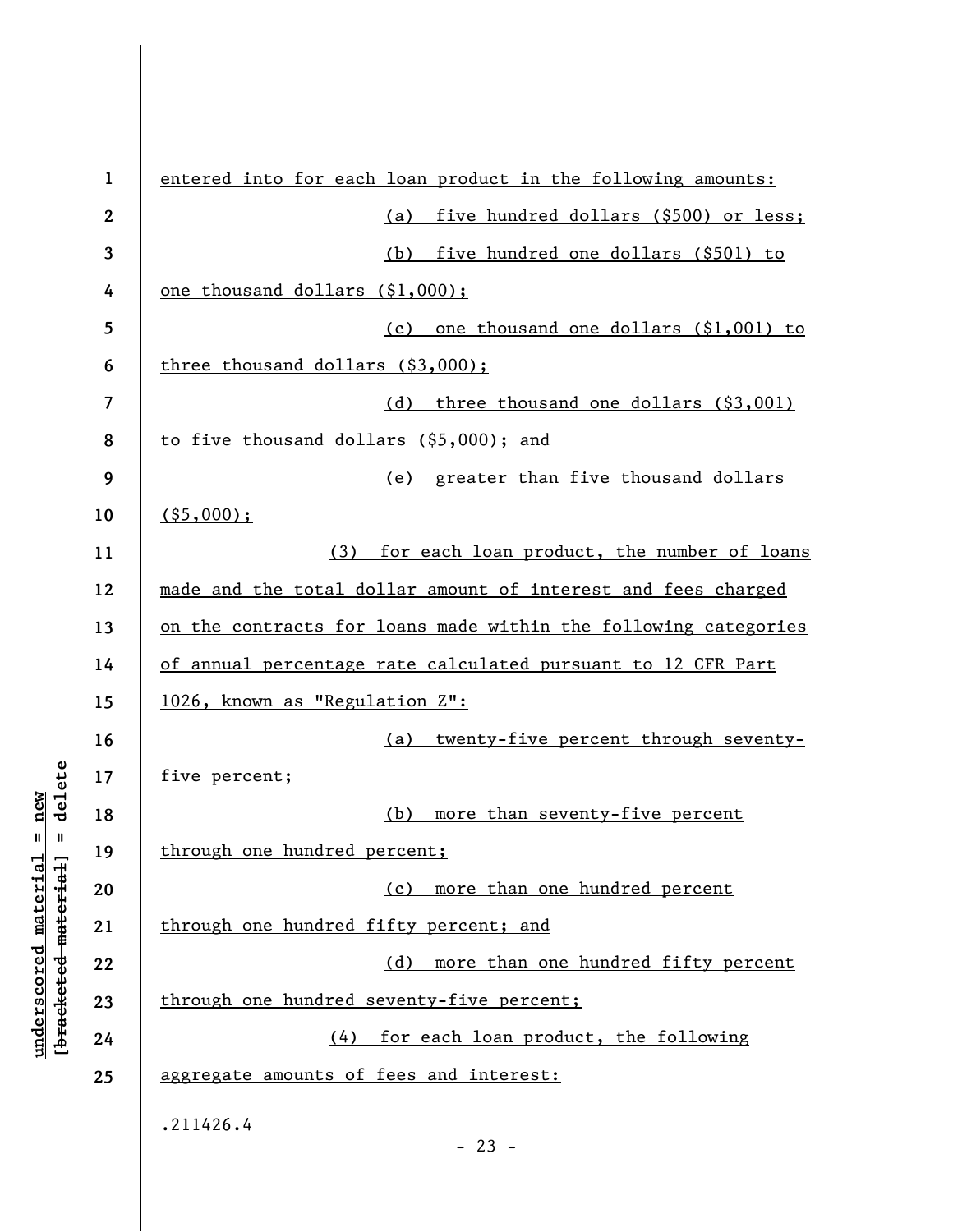| $\mathbf{1}$ | (a) a list of each fee charged by the                                 |
|--------------|-----------------------------------------------------------------------|
| $\mathbf{2}$ | lender and a description of each fee product or type, including       |
| 3            | fees charged for loan origination and credit insurance;               |
| 4            | (b) the aggregate dollar amount of each                               |
| 5            | fee product charged by the lender and paid by the borrower;           |
| 6            | (c) the aggregate dollar amount of                                    |
| 7            | interest charged by the lender and paid by the borrower; and          |
| 8            | (d) the percentage of the total dollar                                |
| 9            | amount of each fee product charged that was paid by the               |
| 10           | <u>borrower;</u>                                                      |
| 11           | (5)<br>for each loan product:                                         |
| 12           | the number of loans for which the<br>(a)                              |
| 13           | <u>original term of the loan was: 1) less than one hundred twenty</u> |
| 14           | days; 2) between one hundred twenty and one hundred eighty-           |
| 15           | three days; 3) between one hundred eighty-three days and three        |
| 16           | hundred sixty-five days; 4) between three hundred sixty-five          |
| 17           | days and seven hundred thirty-one days; 5) between seven              |
| 18           | hundred thirty-one days and five years; and 6) longer than five       |
| 19           | <u>years;</u>                                                         |
| 20           | (b) for each item set forth in                                        |
| 21           | Subparagraph (a) of this paragraph, the average actual                |
| 22           | repayment time for the given loan product and loan term; and          |
| 23           | (c) for each item set forth in                                        |
| 24           | Subparagraph (a) of this paragraph, the number of loans for           |
| 25           | which payments were due: 1) every two weeks; 2) every four            |
|              | .211426.4                                                             |
|              | $-24 -$                                                               |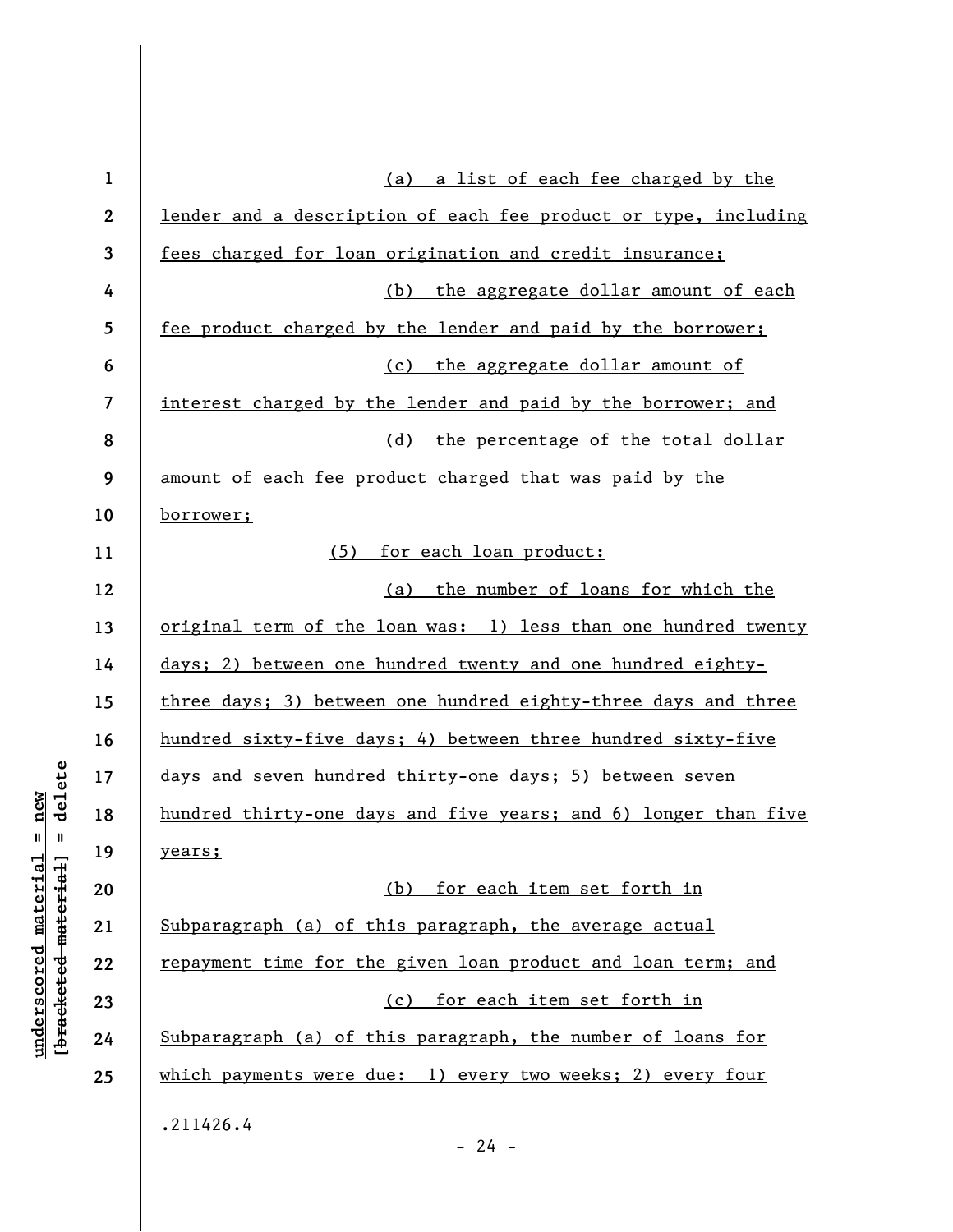| $\mathbf{1}$             | weeks; and 3) monthly;                                          |
|--------------------------|-----------------------------------------------------------------|
| $\boldsymbol{2}$         | <u>(6) the number of borrowers who took out only</u>            |
| $\mathbf{3}$             | one loan with the lender in the previous calendar year, and the |
| 4                        | percentage of all borrowers who took out only one loan with the |
| 5                        | lender in the previous calendar year;                           |
| 6                        | the number of borrowers who took out two<br>(7)                 |
| $\overline{\mathcal{L}}$ | or three loans with the lender in the previous calendar year,   |
| 8                        | and the percentage of all borrowers who took out two or three   |
| 9                        | loans with the lender in the previous calendar year;            |
| 10                       | the number of borrowers who took out four<br>(8)                |
| 11                       | or more loans with the lender in the previous calendar year,    |
| 12                       | and the percentage of all borrowers who took out four or more   |
| 13                       | loans with the lender in the previous calendar year;            |
| 14                       | for each loan product, the number of loans<br>(9)               |
| 15                       | that were initiated for borrowers who did not have a loan with  |
| 16                       | the licensee in the previous calendar year;                     |
| 17                       | (10) for each loan product, the number of                       |
| 18                       | loans that have been repaid in full without an extension,       |
| 19                       | renewal, refinance, rollover or new loan within thirty days of  |
| 20                       | repaying that loan, and for each loan product, the percentage   |
| 21                       | of all borrowers who have repaid their loans in full without an |
| 22                       | extension, renewal, refinance, rollover or new loan within      |
| 23                       | thirty days of repaying that loan;                              |
| 24                       | (11) for each loan product, the number of                       |
| 25                       | borrowers who extended, renewed, refinanced or rolled over      |
|                          | .211426.4                                                       |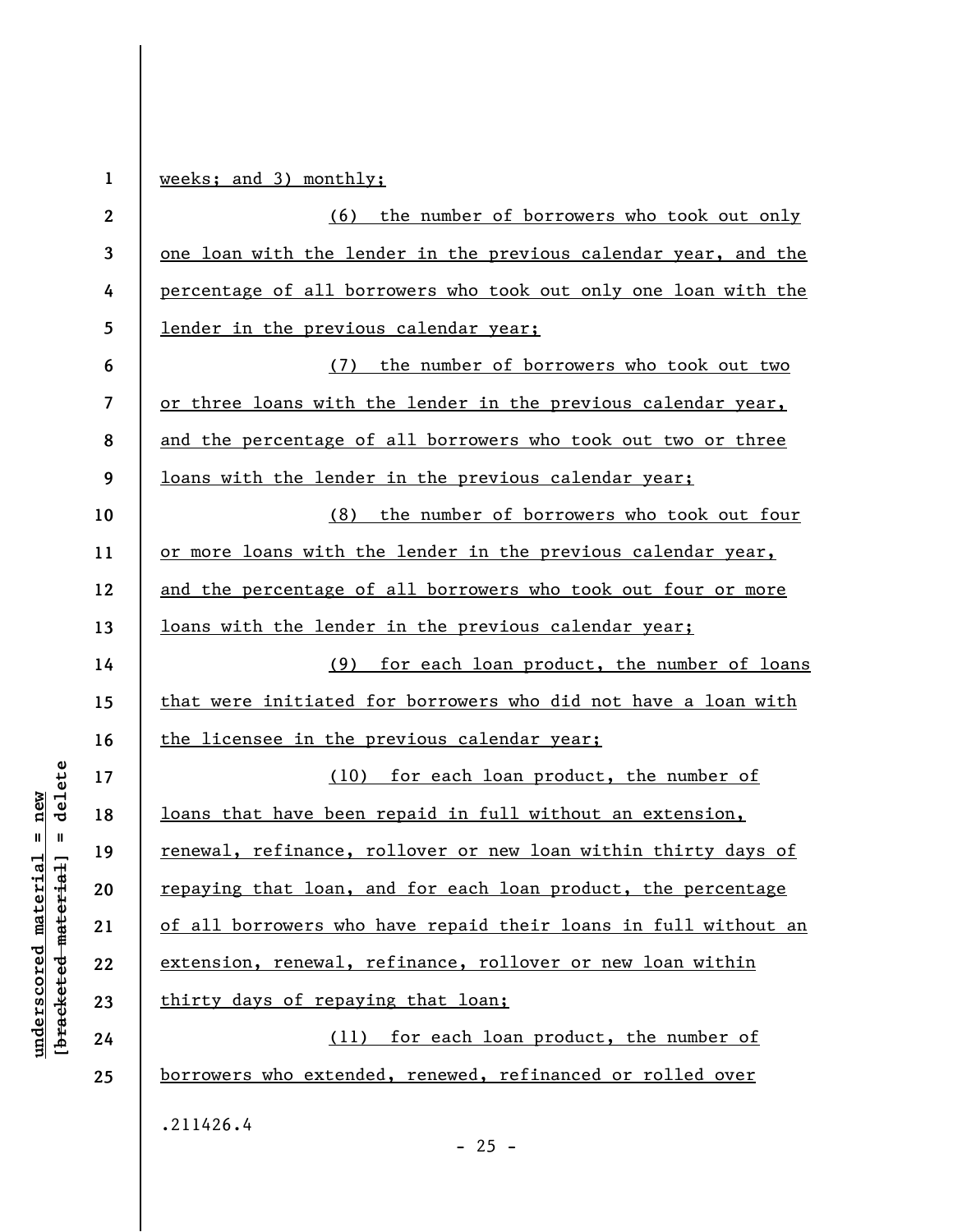| $\mathbf{1}$            | their loans prior to or at the same time as paying their loan   |
|-------------------------|-----------------------------------------------------------------|
| $\boldsymbol{2}$        | balance in full, or took out a new loan within thirty days of   |
| 3                       | repaying that loan, and for each loan product, the percentage   |
| 4                       | of all borrowers who extended, renewed, refinanced or rolled    |
| 5                       | over their loans prior to or at the same time as paying the     |
| 6                       | loan balance in full, or took out a new loan within thirty days |
| $\overline{\mathbf{z}}$ | of repaying that loan;                                          |
| 8                       | (12) for each loan product, the total number                    |
| 9                       | of loans for which a late payment fee was charged and the       |
| 10                      | percentage of the total loans for which a late payment fee was  |
| 11                      | charged;                                                        |
| 12                      | (13) for each loan product, the total number                    |
| 13                      | of loans for which a late payment fee was charged more than     |
| 14                      | once over the term of the contract, and the percentage of the   |
| 15                      | total loans for which a late payment fee was charged more than  |
| 16                      | once over the term of the contract;                             |
| 17                      | (14) for each loan product, the number of                       |
| 18                      | loans for which a borrower has missed a payment, made a late    |
| 19                      | payment or defaulted on a loan, and for each loan product, the  |
| 20                      | percentage of total loans of that product for which the         |
| 21                      | borrower has missed a payment, made a late payment or defaulted |
| 22                      | on a loan;                                                      |
| 23                      | (15) for each loan product, the dollar amount                   |
| 24                      | of loan principal and accrued interest that was charged-off or  |
| 25                      | written-off, and the number of borrowers for which the lender   |
|                         | .211426.4                                                       |

- 26 -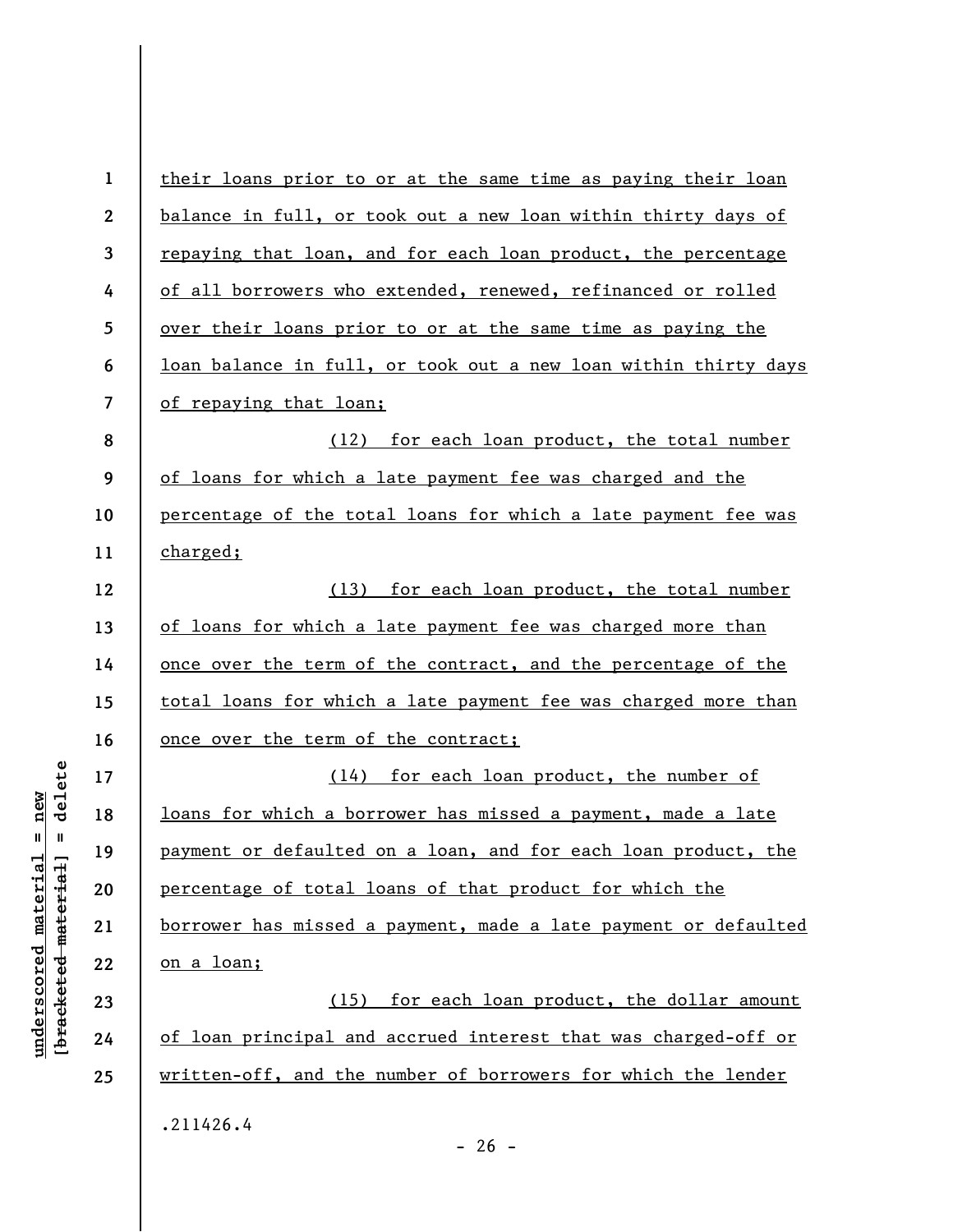| $\mathbf{1}$ | charged-off or wrote-off loan principal and accrued interest;   |
|--------------|-----------------------------------------------------------------|
| $\mathbf{2}$ | (16) the number of loans and percentage of all                  |
| 3            | borrowers the lender filed action against for default;          |
| 4            | (17) the total number of loans secured by a                     |
| 5            | motor vehicle and the number of those loans for which the motor |
| 6            | vehicle was repossessed;                                        |
| 7            | (18) the total number of loans secured by                       |
| 8            | non-motor vehicle personal property and the number of those     |
| 9            | loans for which the non-motor vehicle personal property was     |
| 10           | <u>repossessed;</u>                                             |
| 11           | (19) the total number and percentage of                         |
| 12           | borrowers of all loan products whose only source of income was  |
| 13           | a means-tested public benefit as defined by 8 U.S.C. Section    |
| 14           | 1613(c);                                                        |
| 15           | the total number and percentage of<br>(20)                      |
| 16           | borrowers of all loan products who are aged sixty-five or       |
| 17           | older;                                                          |
| 18           | (21) the total number of loans of all loan                      |
| 19           | products that were made to borrowers in each county in New      |
| 20           | Mexico;                                                         |
| 21           | (22) the percentage of all borrowers who took                   |
| 22           | out a refund anticipation loan who were eligible for a federal  |
| 23           | earned income tax credit;                                       |
| 24           | the number of refund anticipation loans<br>(23)                 |
| 25           | that the lender made for a loan term of seven days or less; the |
|              | .211426.4                                                       |
|              |                                                                 |

- 27 -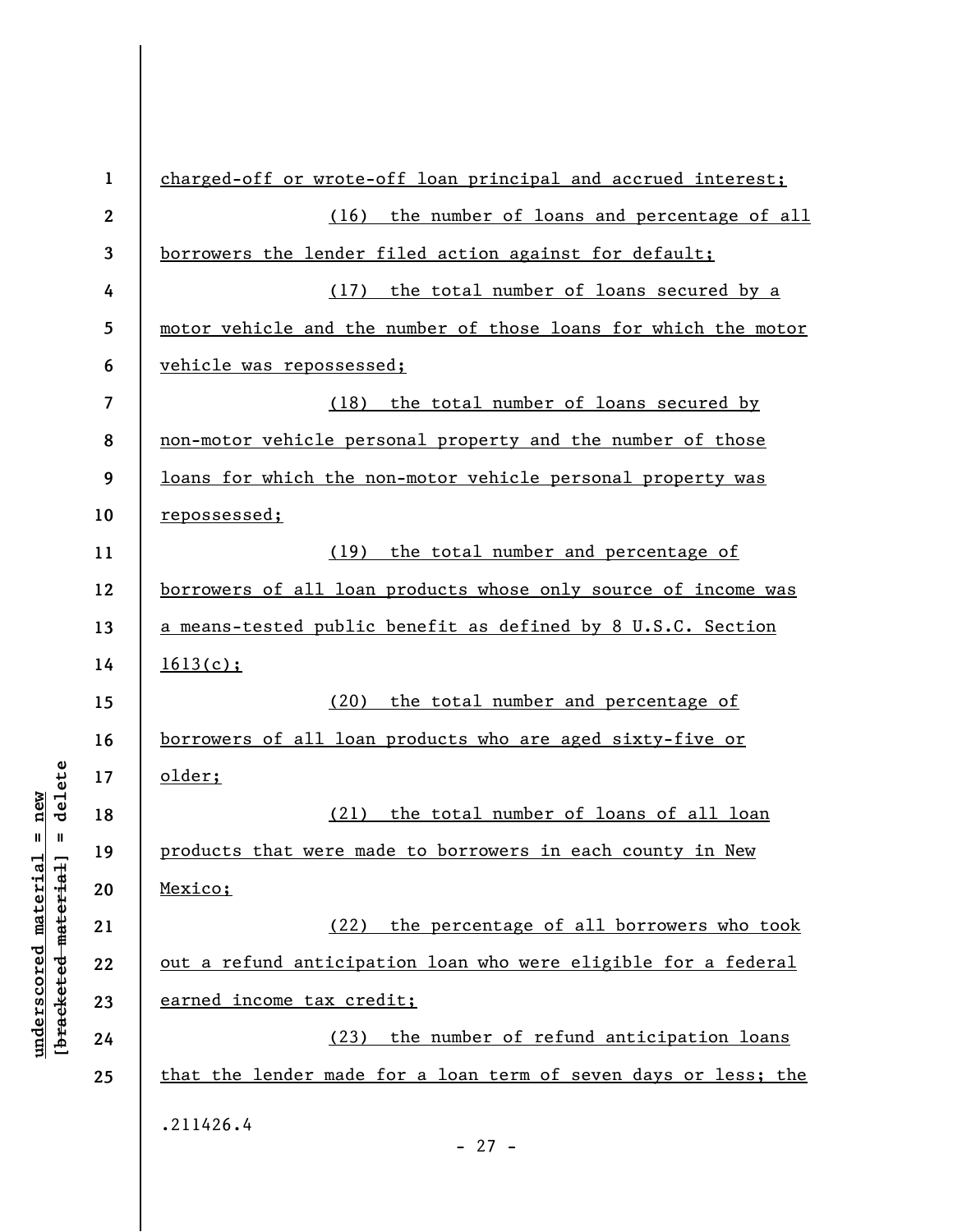| $\mathbf{1}$            | percentage of all refund anticipation loans the lender made     |  |  |  |
|-------------------------|-----------------------------------------------------------------|--|--|--|
| $\mathbf{2}$            | that had a loan term of seven days or less; and the average     |  |  |  |
| $\mathbf{3}$            | annual interest percentage rate for all refund anticipation     |  |  |  |
| 4                       | loans offered by the lender that had a loan term of seven days  |  |  |  |
| 5                       | or less;                                                        |  |  |  |
| 6                       | (24) the number of refund anticipation loans                    |  |  |  |
| $\overline{\mathbf{z}}$ | that the lender made with a loan term between eight and         |  |  |  |
| 8                       | fourteen days; the percentage of all refund anticipation loans  |  |  |  |
| 9                       | made by the lender that had a loan term between eight and       |  |  |  |
| 10                      | fourteen days; and the average annual interest percentage rate  |  |  |  |
| 11                      | for all refund anticipation loans made by the lender that had a |  |  |  |
| 12                      | loan term between eight and fourteen days;                      |  |  |  |
| 13                      | (25) the number of refund anticipation loans                    |  |  |  |
| 14                      | that the lender made with a loan term between fifteen and       |  |  |  |
| 15                      | thirty-one days; the percentage of all refund anticipation      |  |  |  |
| 16                      | loans made by the lender that had a loan term between fifteen   |  |  |  |
| 17                      | and thirty-one days; and the average annual interest percentage |  |  |  |
| 18                      | rate for all refund anticipation loans made by the lender that  |  |  |  |
| 19                      | had a loan term between fifteen and thirty-one days; and        |  |  |  |
| 20                      | (26) the number of refund anticipation loans                    |  |  |  |
| 21                      | that the lender made with a loan term greater than thirty-one   |  |  |  |
| 22                      | days; the percentage of all refund anticipation loans made by   |  |  |  |
| 23                      | the lender that had a loan term greater than thirty-one days;   |  |  |  |
| 24                      | and the average annual interest percentage rate for all refund  |  |  |  |
| 25                      | anticipation loans made by the lender that had a loan term      |  |  |  |
|                         | .211426.4                                                       |  |  |  |

 $[**bracket**et~~eted matcherial~~] = **delete**$ **[bracketed material] = delete**  $underscored material = new$ **underscored material = new**

- 28 -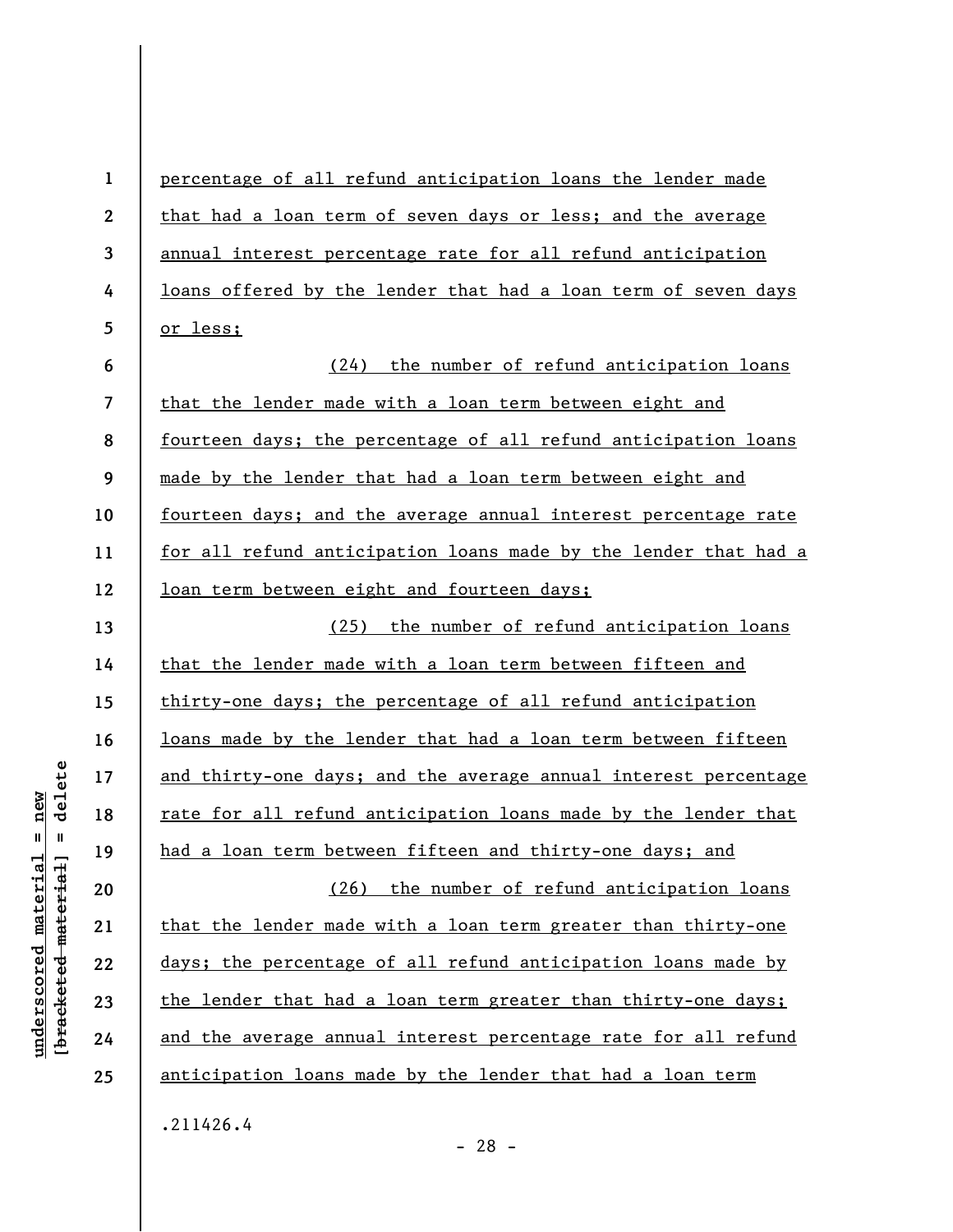**1** 

## greater than thirty-one days.

**2 3 4**  B. The [report] reports required pursuant to Subsection A of this section shall be submitted to the director on or before the fifteenth day of April each year.

**5 6 7 8**  C. The [report] reports required pursuant to Subsection A of this section shall be accompanied by a sworn statement by the licensee under penalty of perjury that the report is complete and accurate.

**9 10 11 12**  D. A licensee that fails to timely submit  $[a]$ complete and accurate [report] reports as required pursuant to Subsection A of this section on or before the fifteenth day of April may:

**13 14 15 16**  (1) be fined an amount not to exceed one thousand five hundred dollars (\$1,500) per day for each day after the fifteenth day of April, a complete and accurate report is not filed; and

(2) have a license required pursuant to the New Mexico Small Loan Act of 1955 suspended pursuant to Section 58-15-8 NMSA 1978 [if a complete and accurate report has not been filed by the fifteenth day of April]."

**SECTION 11.** Section 58-15-16 NMSA 1978 (being Laws 1969, Chapter 58, Section 1, as amended) is amended to read:

"58-15-16. LOAN INSURANCE ALLOWABLE--FINANCING CERTAIN PREMIUMS PROHIBITED.--

A. It [shall be] is unlawful for any person .211426.4

 $\frac{1}{2}$  of  $\frac{1}{2}$  and  $\frac{1}{2}$  and  $\frac{1}{2}$  and  $\frac{1}{2}$  and  $\frac{1}{2}$  and  $\frac{1}{2}$  and  $\frac{1}{2}$  and  $\frac{1}{2}$  and  $\frac{1}{2}$  and  $\frac{1}{2}$  and  $\frac{1}{2}$  and  $\frac{1}{2}$  and  $\frac{1}{2}$  and  $\frac{1}{2}$  and  $\frac{1}{2}$  an **[bracketed material] = delete**  $underscored material = new$ **underscored material = new**

**17** 

**18** 

**19** 

**20** 

**21** 

**22** 

**23** 

**24**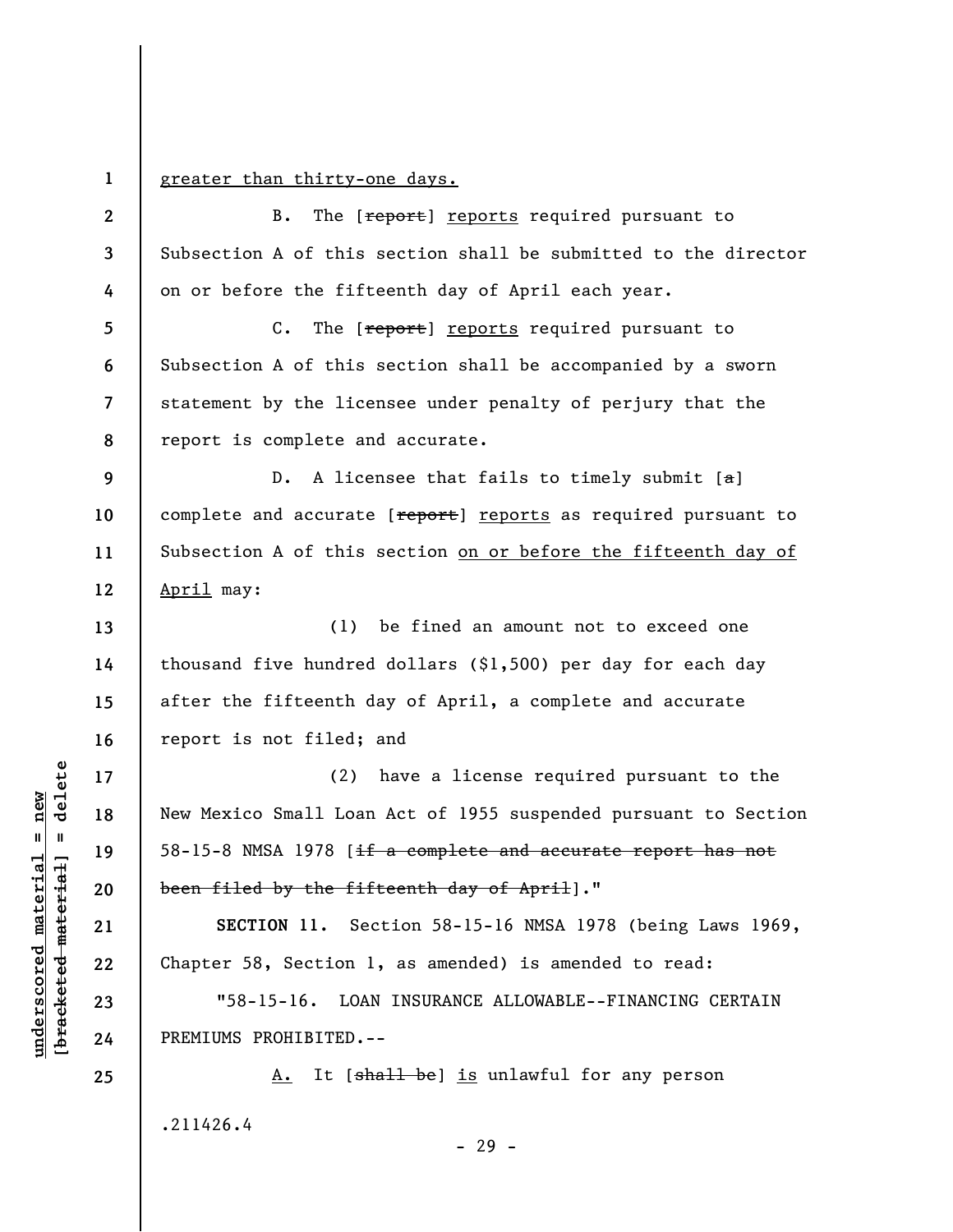| $\mathbf{1}$   | licensed under the New Mexico Small Loan Act of 1955, in              |
|----------------|-----------------------------------------------------------------------|
| $\mathbf{2}$   | connection with the making of a loan under that act:                  |
| 3              | $[A1]$ (1) to sell life insurance other than a                        |
| 4              | term policy or credit life insurance on the principal                 |
| 5              | borrowers;                                                            |
| 6              | $[\frac{B-}{C}]$ (2) to sell term or credit life insurance            |
| $\overline{7}$ | the coverage of which exceeds the amount of the loan or extends       |
| 8              | beyond the term for which the loan is made;                           |
| 9              | $[\leftarrow, 3)$ after having made a loan, to finance                |
| 10             | any premiums of any life insurance policies, other than credit        |
| 11             | life insurance, sold to the borrower by the licensee or [his]         |
| 12             | the licensee's agent in any manner for a period of ninety days;       |
| 13             | $[\frac{b}{c}, \frac{d}{d}]$ after having made a loan, to finance     |
| 14             | any premium of any single-interest property insurance policy          |
| 15             | sold to the borrower by the licensee or [his] the licensee's          |
| 16             | agent whereby the premium would be charged to the borrower in         |
| 17             | any manner. [Except that] Nothing [contained] in this section         |
| 18             | shall preclude the sale and purchase of an insurance policy           |
| 19             | covering the dual interest of borrower and lien holder; or            |
| 20             | $[\frac{E_{\bullet}}{E_{\bullet}}]$ (5) to sell property insurance on |
| 21             | unsecured loans.                                                      |
| 22             | B. A lender may charge for only the actual cost of                    |
| 23             | any insurance; provided that all insurance shall be written by        |
| 24             | a company licensed to operate within the state and at a rate          |
| 25             | not higher than those approved by the superintendent of               |
|                | .211426.4                                                             |
|                |                                                                       |

## $[**bracket**et~~eted matcherial~~] = **delete**$ **[bracketed material] = delete**  $underscored material = new$ **underscored material = new**

- 30 -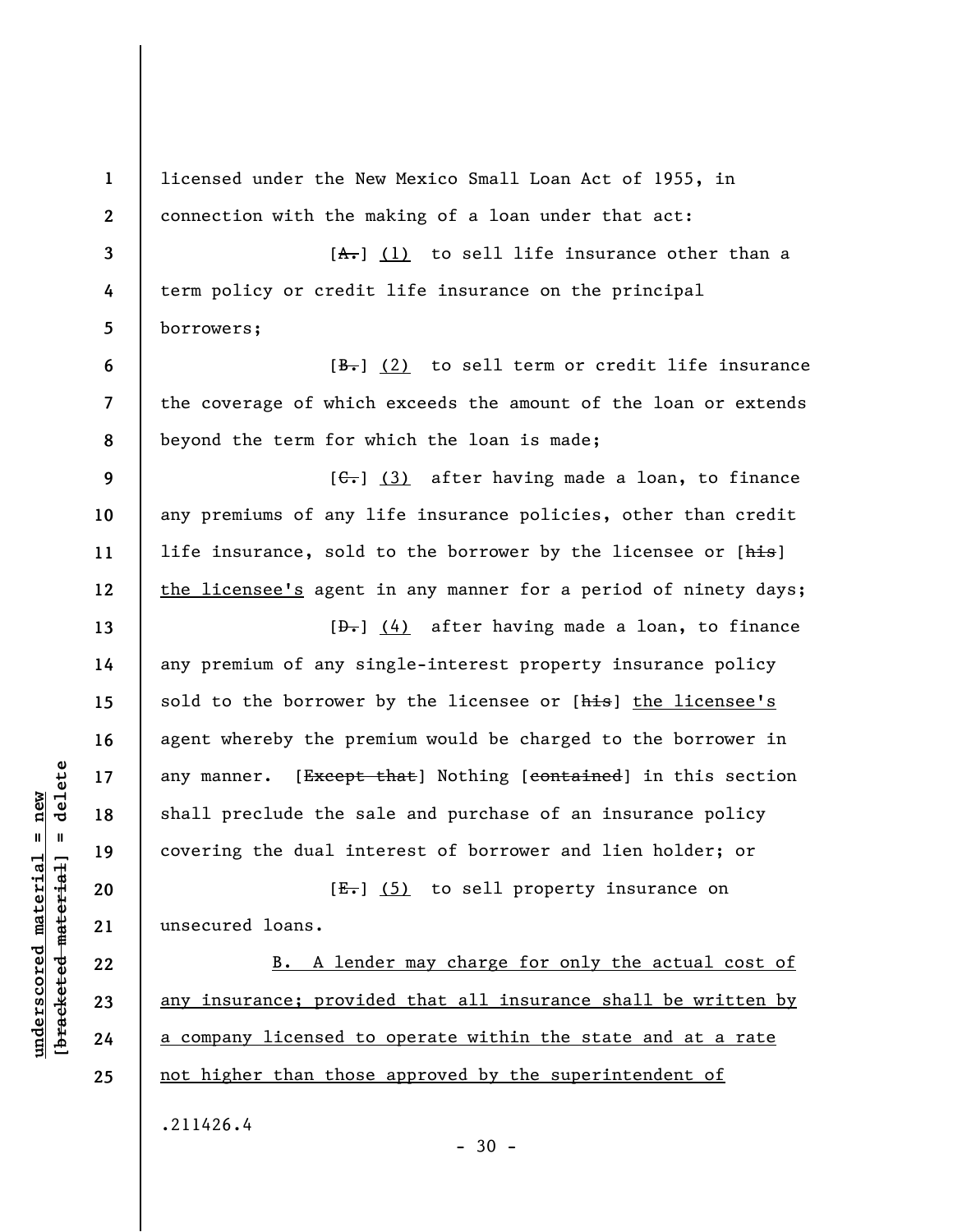**1 2 3 4 5 6 7 8 9 10 11 12 13 14 15 16 17 18 19 20 21 22 23 24 25**  insurance; and provided further that the lender shall not require any insurance to be written or provided by or through a particular agent, broker or insurer as a condition to making the loan, but shall, at the borrower's option, permit the insurance to be procured from any insurer or agent authorized by law to provide the insurance." **SECTION 12.** Section 58-15-17 NMSA 1978 (being Laws 1955, Chapter 128, Section 15, as amended) is amended to read: "58-15-17. REQUIREMENTS FOR MAKING AND PAYING OF LOANS-- INCOMPLETE INSTRUMENTS--LIMITATIONS ON CHARGES AFTER JUDGMENT AND INTEREST.-- A. Every licensee shall: (1) at the time a  $1$  toan is made within the provisions of] consumer becomes contractually obligated on a loan pursuant to the New Mexico Small Loan Act of 1955, deliver to the borrower or, if there are two or more borrowers on the same obligation, to one of them, a statement in [English or Spanish, as required by federal law] the language in which the loan was primarily negotiated, on which shall be printed a copy of Section 58-15-14.1 NMSA 1978 and [that discloses] which shall disclose in clear and distinct terms: (a) the amount of the loan; (b) the date the loan was made; (c) a schedule or a description of the payments; .211426.4 - 31 -

**underscored material = new [bracketed material] = delete**

 $underscored material = new$ 

delete

 $\mathbf{u}$ 

bracketed material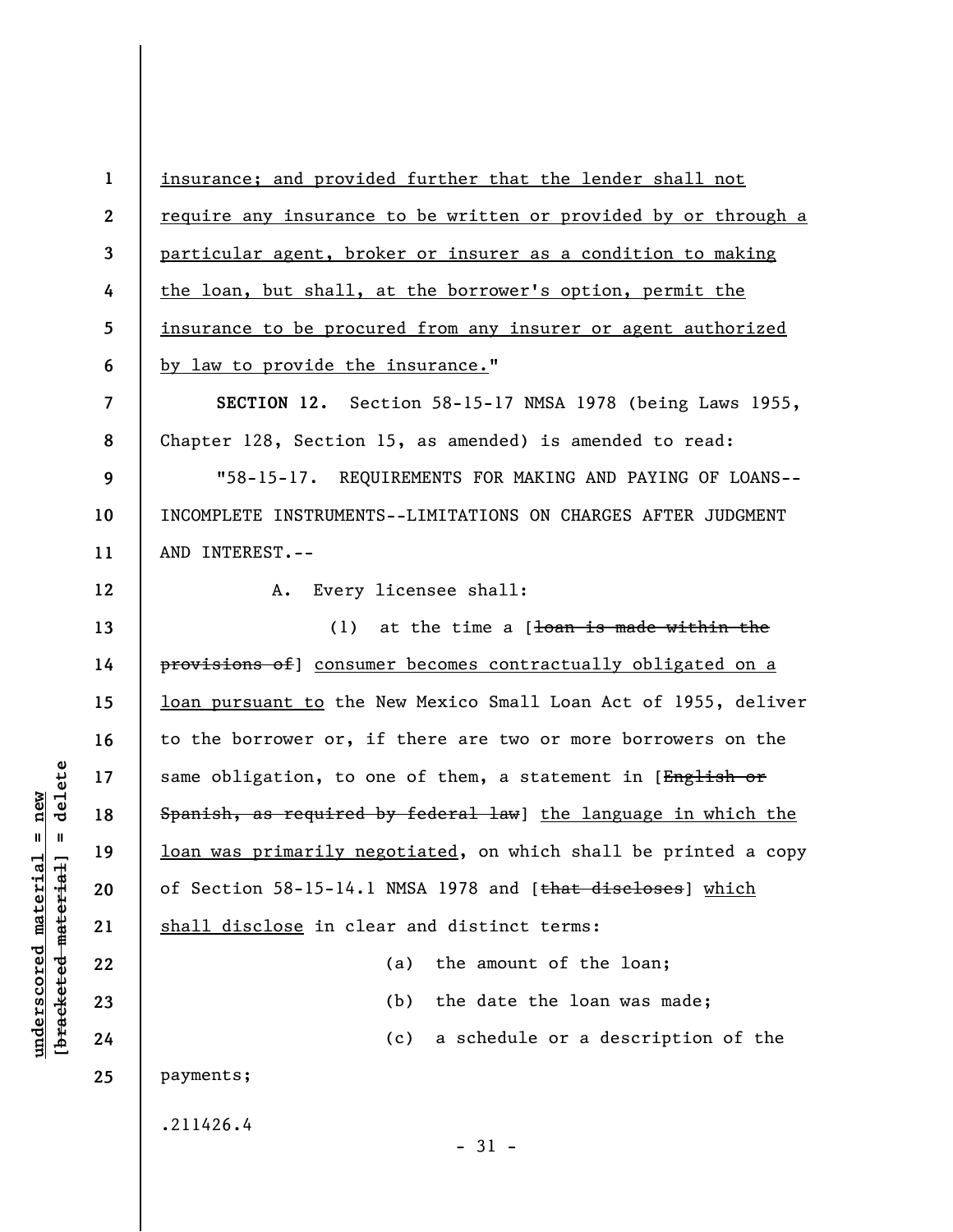**1 2 3 4 5 6 7 8 9 10 11 12 13 14 15 16 17 18 19 20 21 22 23 24 25**  (d) the type of the security, if any, for the loan; (e) the name and address of the [<del>licensed office</del>] licensee; (f) the name of the person primarily obligated for the loan; (g) the amount of principal; (h) the annual interest percentage rate as disclosed pursuant to 12 CFR Part 1026, known as "Regulation Z", and the amount in dollars and cents; (i) all other disclosures required pursuant to state and federal law; and (j) [other items allowable pursuant to that act] the charge for any other item allowable and included pursuant to the New Mexico Small Loan Act of 1955, so stated as to clearly show the allocation of each item included; (2) for each payment made on account of  $\left[\frac{amy}{2}\right]$ such] a loan, give to the person making [it] the payment a plain and complete receipt specifying the date and amount of the payment, the amount applied to interest and principal and the balance unpaid. When payment is made in any other manner than by the borrower in person, by an agent of the borrower or by check or money order, the licensee shall mail the receipt to the borrower's last known address or [hold the receipt for delivery] retain and deliver the receipt upon request of the .211426.4

 $\frac{1}{2}$  of  $\frac{1}{2}$  and  $\frac{1}{2}$  and  $\frac{1}{2}$  and  $\frac{1}{2}$  and  $\frac{1}{2}$  and  $\frac{1}{2}$  and  $\frac{1}{2}$  and  $\frac{1}{2}$  and  $\frac{1}{2}$  and  $\frac{1}{2}$  and  $\frac{1}{2}$  and  $\frac{1}{2}$  and  $\frac{1}{2}$  and  $\frac{1}{2}$  and  $\frac{1}{2}$  an **[bracketed material] = delete**  $underscored material = new$ **underscored material = new**

- 32 -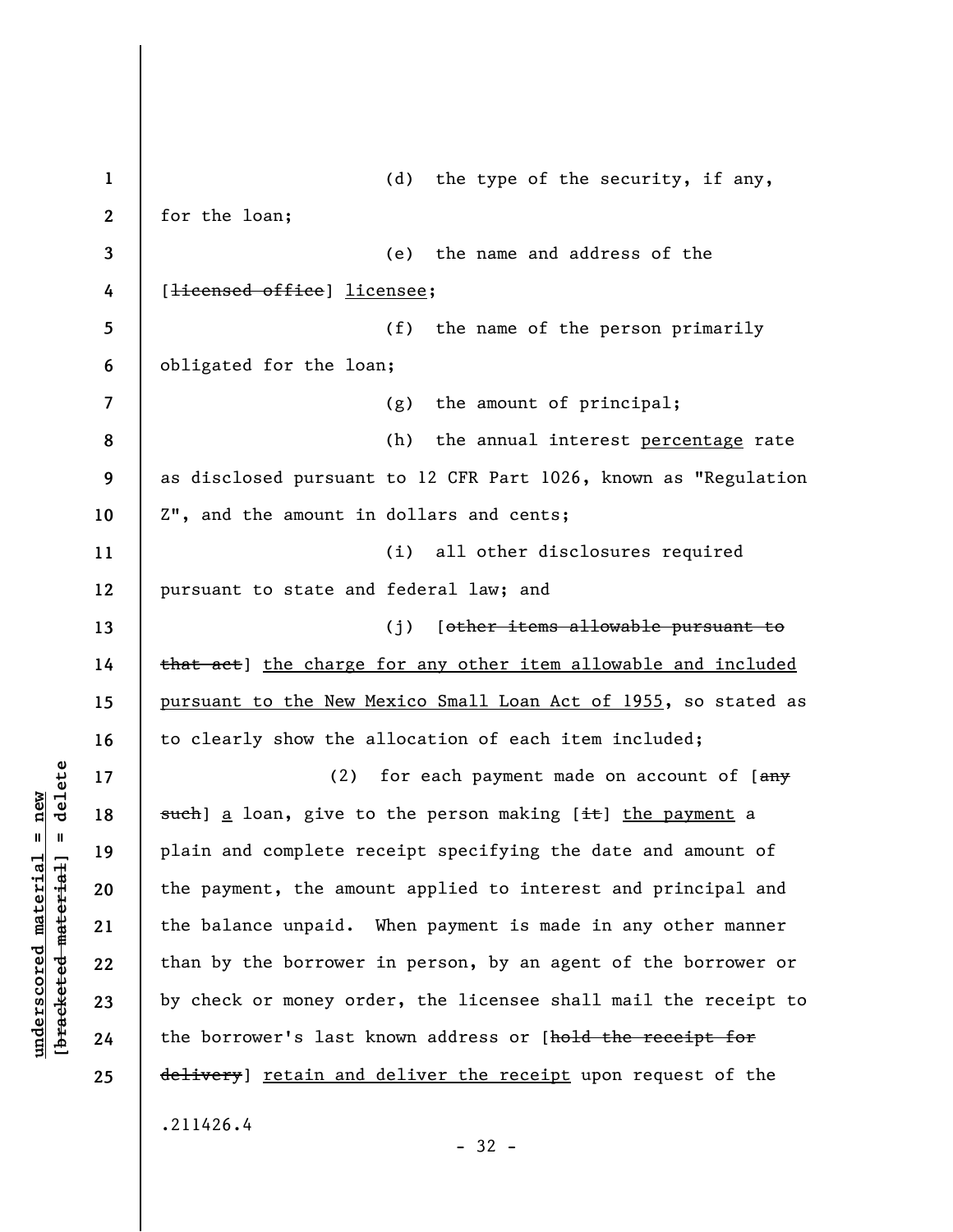borrower. [A copy of all receipts shall be kept on file] The licensee shall maintain a copy of each receipt in the office of the licensee as a part of the licensee's records; and

**4 5 6 7 8 9 10 11 12**  (3) upon [payment] repayment of the loan in full, mark plainly every note and promise to pay signed by any [obligor] borrower with the word "paid" or "canceled" and promptly file or record a release of any mortgage if the mortgage has been recorded, restore any pledge and cancel and return any note and any assignment given to the licensee. A licensee may mark and return a copy of the note, promise to pay or any assignment if the copy accurately reproduces the complete original.

[B. A licensee shall not take a note or promise to pay that does not disclose the amount of the loan, a schedule of payments, or a description thereof, and the agreed charge or rate of charge or any instrument in which blanks are left to be filled in after execution.

G. If] B. A judgment [is obtained] against a party on a loan made pursuant to [the provisions of] the New Mexico Small Loan Act of 1955 [neither the judgment nor the loan shall earry) shall not include, and the loan shall not include, from the date of the judgment, charges against a party to the loan other than costs, attorney fees and post-judgment interest as provided by law.

 $[\theta - \text{Any}]$   $C.$   $A$  loan made [under the provisions of] .211426.4 - 33 -

 $\frac{1}{2}$ **[bracketed material] = delete**  $anderscored material = new$ **underscored material = new**

**25** 

**1** 

**2** 

**3** 

**13** 

**14** 

**15** 

**16** 

**17** 

**18** 

**19** 

**20** 

**21** 

**22** 

**23**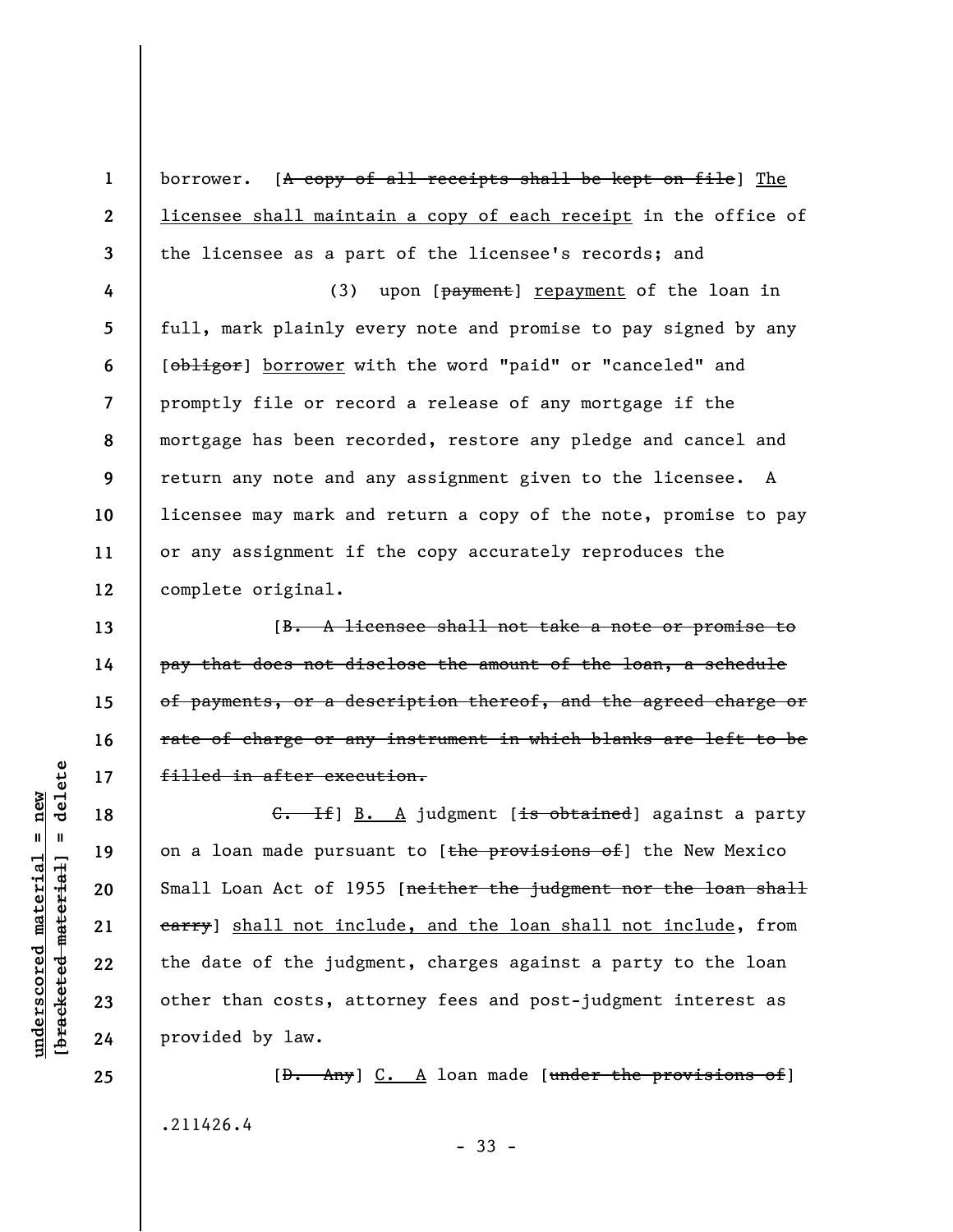**1 2 3 4 5 6 7 8 9 10**  pursuant to the New Mexico Small Loan Act of 1955 that is filed and approved as a claim in any bankruptcy proceeding shall [from a date ninety days subsequent to the] bear interest at the rate of ten percent per year beginning on the ninetieth day following the date of adjudication [bear interest at the rate of ten percent a year only]. This limitation shall not apply when the bankrupt is not discharged in bankruptcy or to any obligation not dischargeable under the provisions of the United States Bankruptcy Code presently in force. [or as hereafter amended.

E. No] D. A loan made [under] pursuant to the provisions of the New Mexico Small Loan Act of 1955 shall not bear interest [after ninety days from the date of the death of the borrower in excess of a rate of ten percent a year on the unpaid principal balance of the loan] in excess of ten percent per year on the unpaid principal balance of a loan after ninety days following the date of the death of the borrower.

 $[F.$  No] E. A loan made [under the provisions of] pursuant to the New Mexico Small Loan Act of 1955 shall not bear interest in excess of ten percent per year upon the unpaid principal balance of the loan after twelve months [from] following the date of maturity of the loan. [in excess of ten percent a year upon the unpaid principal balance of the loan.

G. No] F. A lender shall not make a loan pursuant to the New Mexico Small Loan Act of 1955 if a loan has an .211426.4

delete **[bracketed material] = delete**  $underscored material = new$ **underscored material = new**  $\mathbf{I}$ bracketed material

**11** 

**12** 

**13** 

**14** 

**15** 

**16** 

**17** 

**18** 

**19** 

**20** 

**21** 

**22** 

**23** 

**24**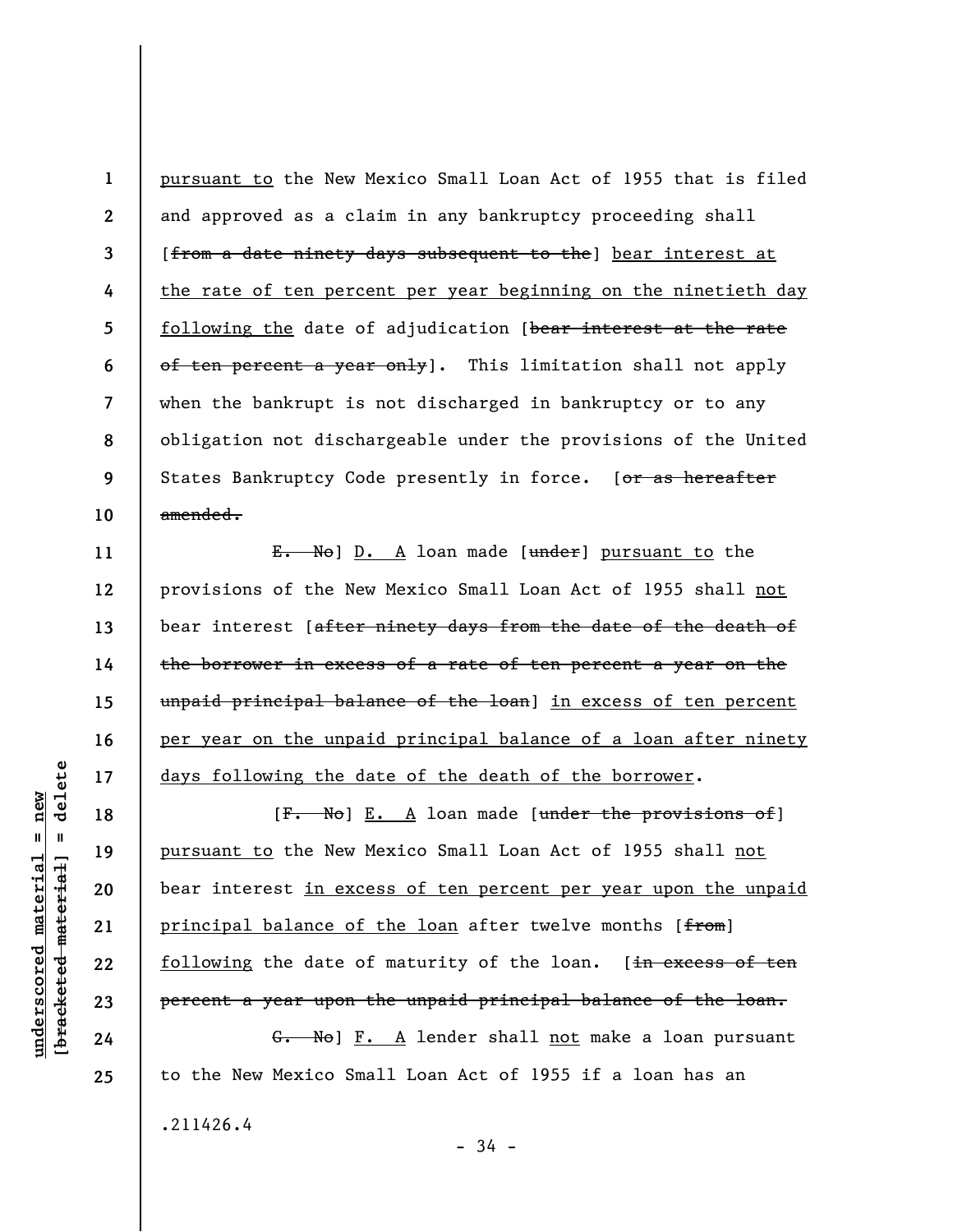initial stated maturity of less than one hundred twenty days unless the loan is a refund anticipation loan.

[H. No] G. A lender shall not make a loan pursuant to the New Mexico Small Loan Act of 1955 unless the loan is an installment loan or a refund anticipation loan.

[<del>I. No</del>] H. A lender shall not make a loan pursuant to the New Mexico Small Loan Act of 1955, other than a refund anticipation loan, unless the loan is repayable in a minimum of four substantially equal installment payments of principal and interest.

[J. No] I. A lender shall not make a loan pursuant to the New Mexico Small Loan Act of 1955 that has an annual percentage rate greater than one hundred seventy-five percent, calculated pursuant to 12 CFR Part 1026, known as "Regulation  $Z$ ".

J. Upon request from the borrower, all lenders licensed pursuant to the New Mexico Small Loan Act of 1955 shall give or forward to the borrower copies of all loan agreements concerning that borrower, a copy of all receipts maintained in that borrower's loan file and a written statement of that borrower's loan history, including all fees charged, amortization schedules, that borrower's payment history, including the dates and amounts of payments made, and the total amount unpaid pursuant to each contract.

K. Any rollover, renewal, refinance or modification .211426.4

 $\frac{1}{2}$  intereted material = delete **[bracketed material] = delete**  $underscored material = new$ **underscored material = new**

**1** 

**2** 

**3** 

**4** 

**5** 

**6** 

**7** 

**8** 

**9** 

**10** 

**11** 

**12** 

**13** 

**14** 

**15** 

**16** 

**17** 

**18** 

**19** 

**20** 

**21** 

**22** 

**23** 

**24** 

**25** 

 $-35 -$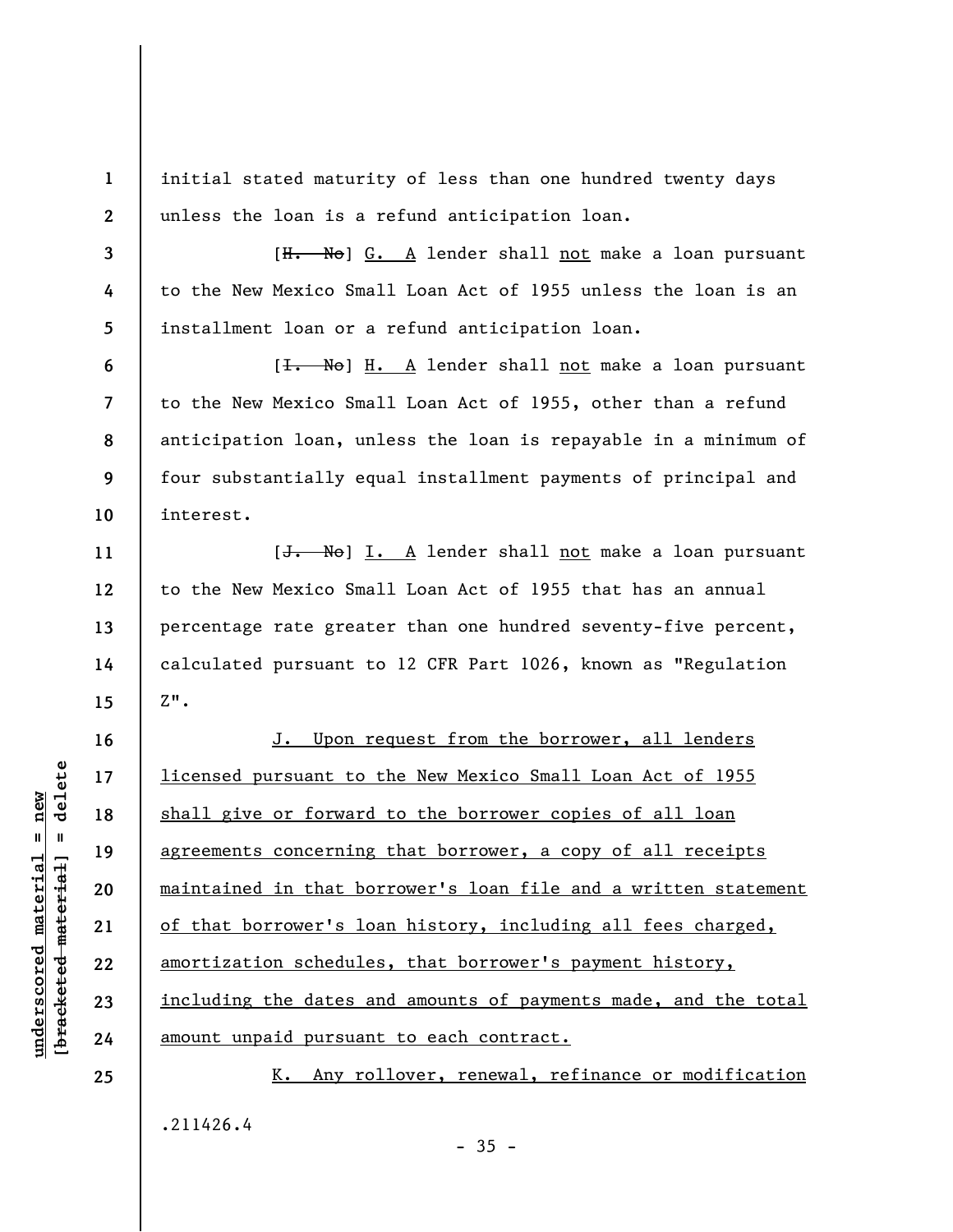**1 2 3 4 5 6 7 8 9 10 11 12 13 14 15 16 17 18 19 20 21 22 23 24**  of an existing loan agreement with a licensee shall constitute a new loan and shall require new disclosures pursuant to the Truth in Lending Act." **SECTION 13.** Section 58-15-20 NMSA 1978 (being Laws 1955, Chapter 128, Section 18, as amended) is amended to read: "58-15-20. FEES AND COSTS.-- A. Notwithstanding any provision of the New Mexico Small Loan Act of 1955, lawful fees, if any, actually and necessarily paid out by the licensee to a public officer for the filing, recording or releasing in a public office of an instrument securing the loan may be charged to the borrower. B. Notwithstanding any provision in a note or other loan contract taken or received [pursuant to the provisions of] under the New Mexico Small Loan Act of 1955, attorney fees shall not be charged or collected [except when] unless the note or other contract has been submitted in good faith to an attorney for collection who is not a salaried employee of the holder of the contract, [and] after the licensee has made a diligent and good faith effort to collect [on the part of the **licensee**] and has failed. C. Notary fees incident to the taking of a lien to secure a small loan or releasing such a lien shall not be charged or collected by a licensee, an officer, agent or employee of a licensee or anyone within an office, room or

 $\frac{1}{2}$  intereted material = delete **[bracketed material] = delete**  $anderscored material = new$ **underscored material = new**

**25** 

.211426.4

 $-36 -$ 

place of business in which a small loan office is conducted.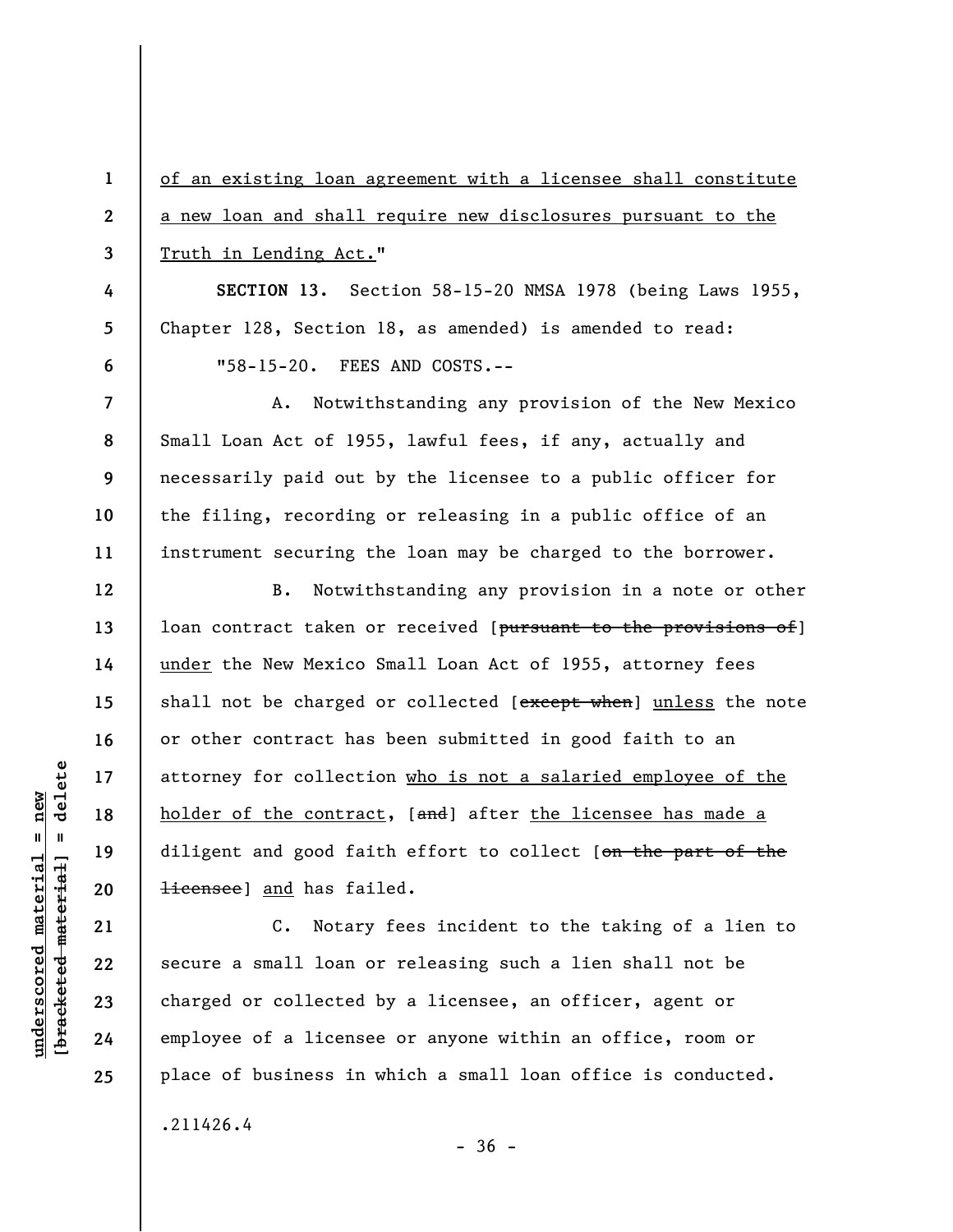D. Delinquency fees shall not exceed five cents (\$.05) for each one dollar (\$1.00) of each installment more than ten days in arrears; provided that the total of delinquency charges on any such installment shall not exceed ten dollars (\$10.00) and that only one delinquency charge shall be made on any one installment regardless of the period during which the installment remains unpaid."

**SECTION 14.** A new section of the New Mexico Small Loan Act of 1955 is enacted to read:

"[NEW MATERIAL] RIGHT OF RESCISSION.--All loan agreements shall include a provision granting the borrower the right to rescind the transaction by returning in cash, or through certified funds, one hundred percent of the amount advanced by the lender under the New Mexico Small Loan Act of 1955 no later than 5:00 p.m. on the first day of business conducted by the lender following the date of execution of the loan agreement. If a borrower exercises the right of rescission pursuant to this section, no fee for the rescinded transaction shall be charged to the borrower, and the lender shall not charge or impose on the borrower a fee for exercising the right of rescission pursuant to this section. If a borrower exercises the right of rescission pursuant to this section, any fee collected by the lender shall be returned in full to the borrower."

**SECTION 15.** APPLICABILITY.--The provisions of this act .211426.4

- 37 -

**1** 

**2** 

**3** 

**4** 

**5** 

**6** 

**7** 

**8** 

**9** 

**10** 

**11** 

**12** 

**13** 

**14** 

**15** 

**16** 

**17** 

**18** 

**19** 

**20** 

**21** 

**22** 

**23** 

**24**